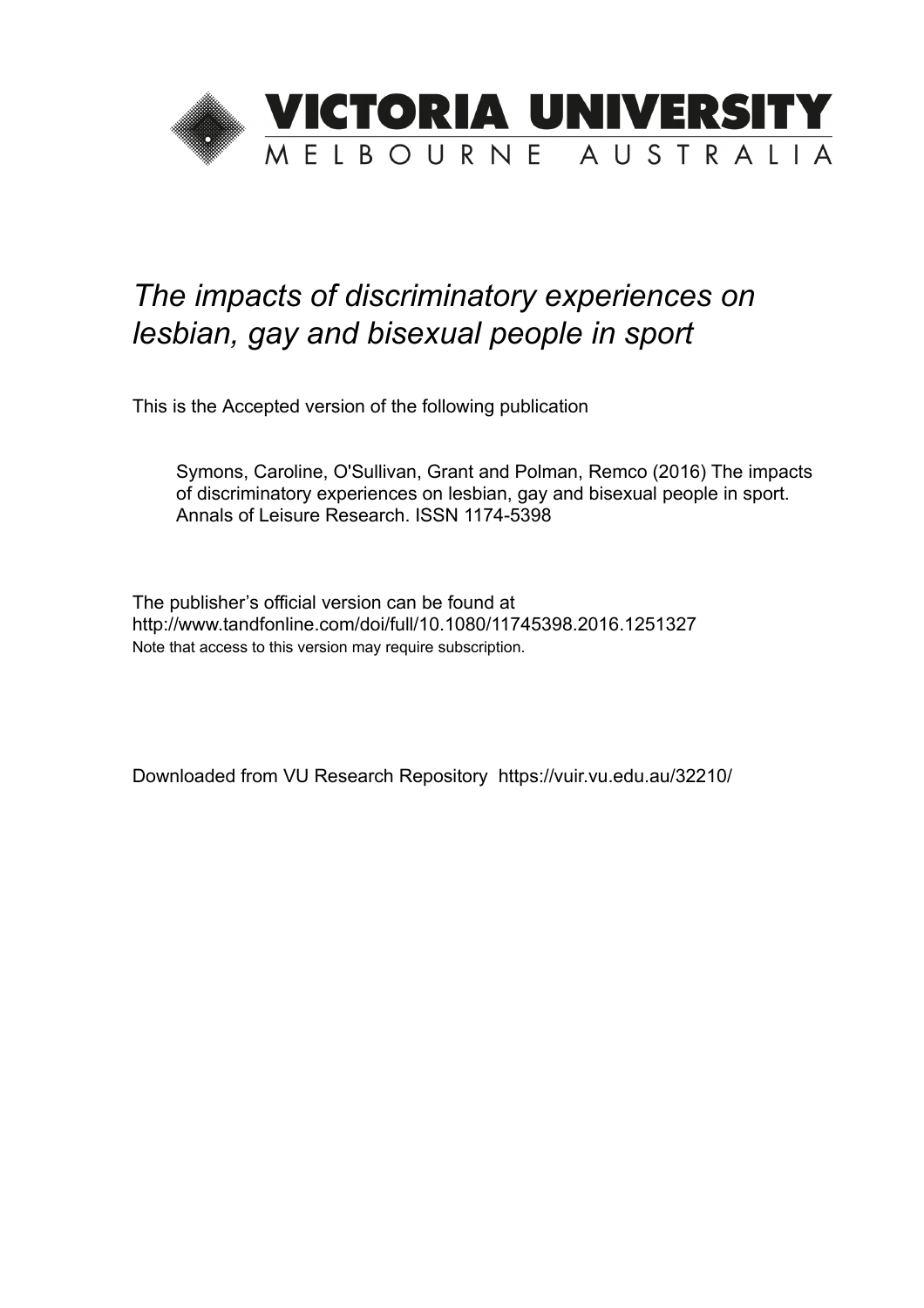**The impacts of discriminatory experiences on lesbian, gay and bisexual people in sport**

Caroline M. Symons, Grant A. O'Sullivan, and Remco Polman

Caroline M. Symons\*, Institute of Sport, Exercise and Active Living, College of Sport and Exercise Science, Victoria University, Footscray Park Campus, PO Box 14428 Melbourne VIC 8001, AUSTRALIA, Email: [caroline.symons@vu.edu.au;](mailto:caroline.symons@vu.edu.au) Grant A. O'Sullivan, Institute of Sport, Exercise and Active Living, College of Sport and Exercise Science, Victoria University, Footscray Park Campus, PO Box 14428 Melbourne VIC 8001, AUSTRALIA, Email: [grant.osullivan@vu.edu.au,](mailto:grant.osullivan@vu.edu.au) Phone: +61 3 9919 5449 Remco Polman, Institute of Sport, Exercise and Active Living, College of Sport and Exercise Science, Victoria University; Psychology Department, Centre for Behavioural Change, Bournemouth University, P104d Poole House, Talbot Campus Fern Barrow, Poole, Dorset BH12 5BB, UNITED KINGDON, Email: [rpolman@bournemouth.ac.uk,](mailto:rpolman@bournemouth.ac.uk) Phone: +44 (0)1202 966671

\*Corresponding Author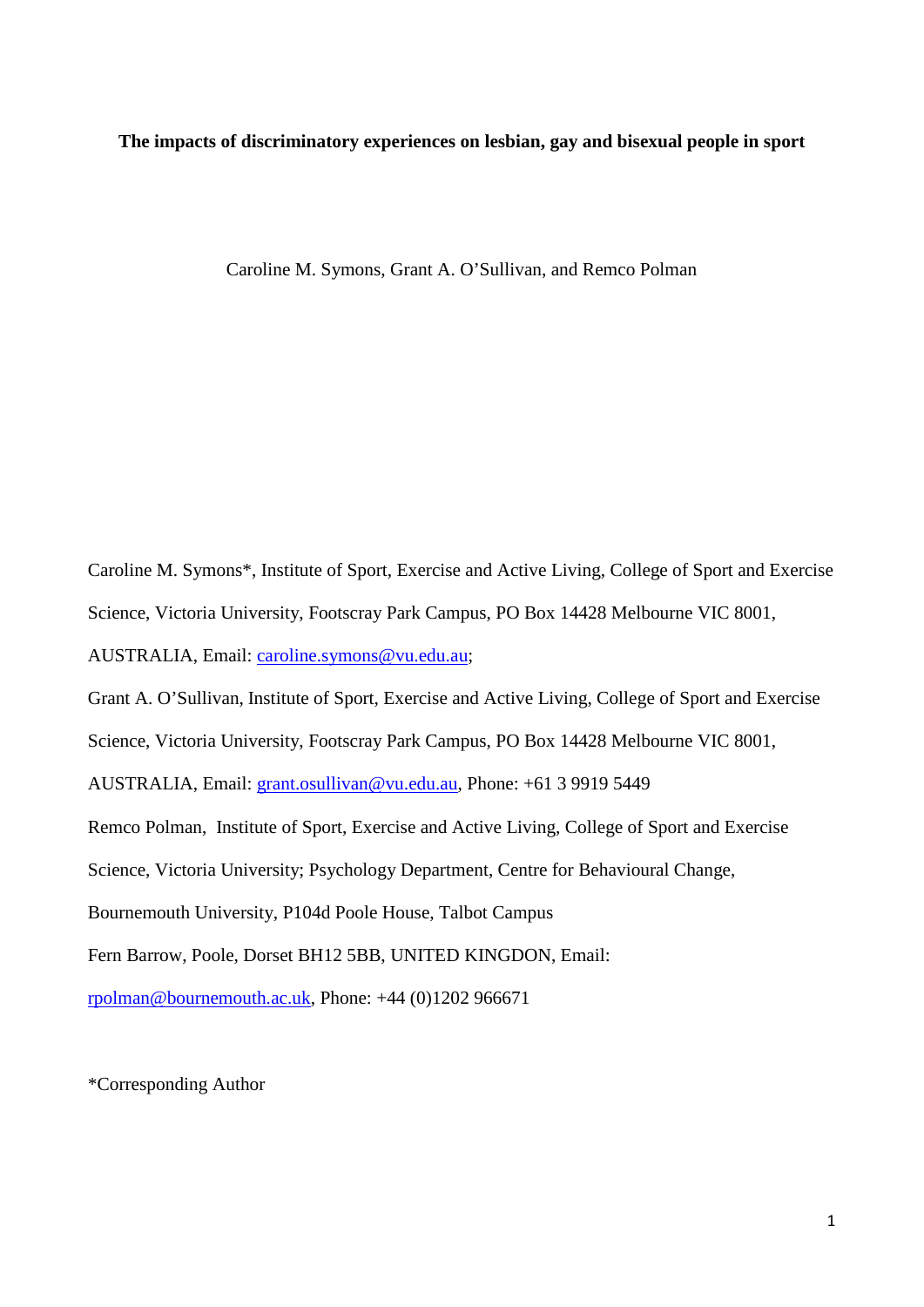## **Abstract**

This study examines the nature and impact of sexist and homophobic discrimination experienced by lesbians, gays and bisexuals (LGB) in Australian sporting settings. A mixed methods online survey was utilised to collate participant experiences. The findings suggest that, in sport, participants experienced sexism directly and systemically, and homophobia explicitly and implicitly. Women experienced sexism and homophobia, whilst men reported more homophobic events. The most mentioned impacts of discrimination were negative emotions such as sadness, anger, distress and shame, followed by negative engagement with sport such as disliking sport, or avoiding or leaving sport. The well recognised benefits of sport such as physical and mental wellbeing, social connections, enjoyment, positive identity and achievement may be more difficult to realise within this context of significant social stress.

Key words: sport, homophobia, sexism, minority stress, impact, lesbian, gay, bisexual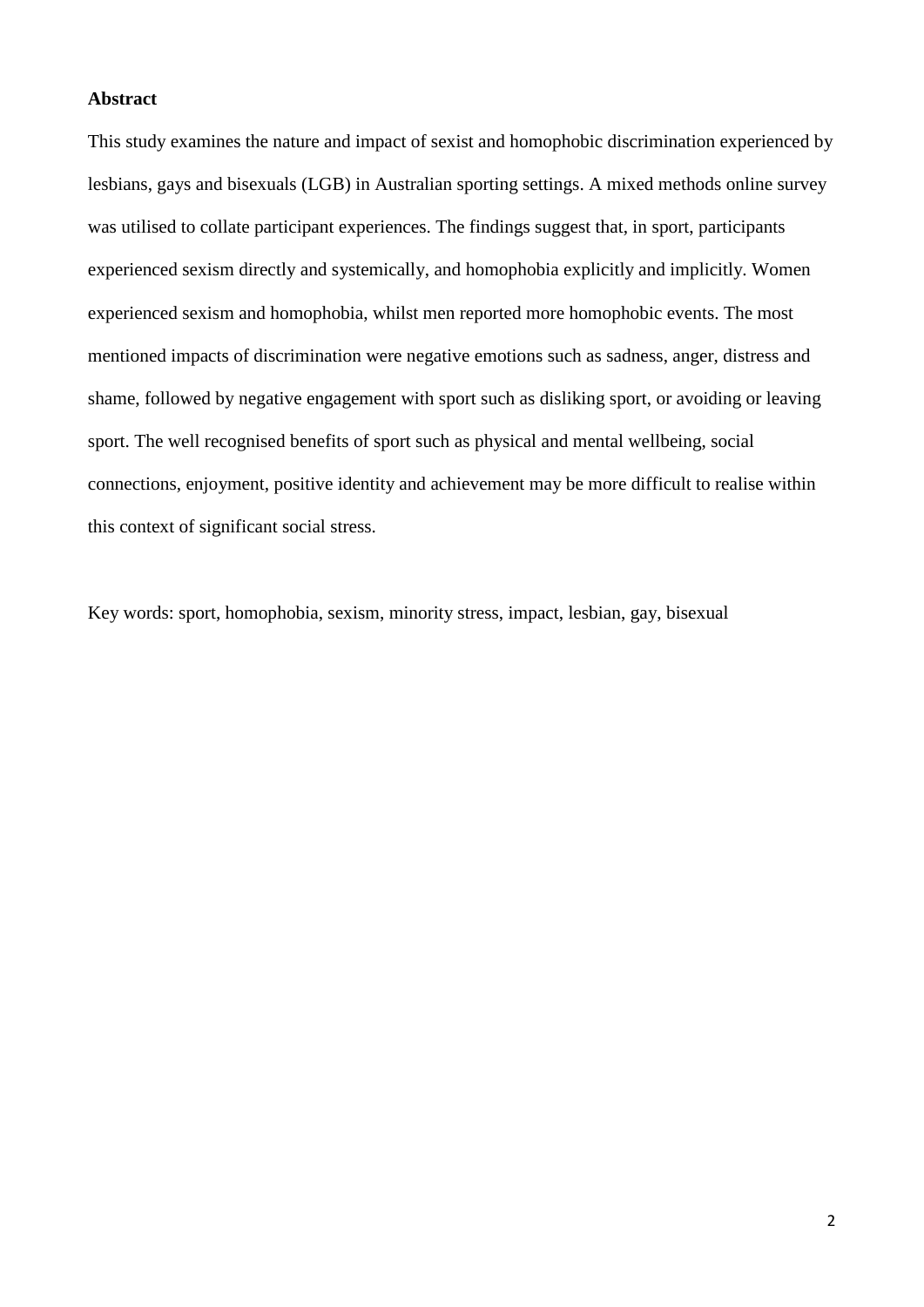# **Introduction**

Stress is a general feature of everyday life, demanding cognitive and behavioural efforts to adapt and having a variety of emotional, behavioural and consequent health impacts on individuals. Stressors can be individual and emanate from personal events and conditions, and social, in which the social environment is an important source of stress that requires the individual to cope and adapt [\(Meyer 2003\)](#page-35-0). Stress can also be acute (i.e. short-term, one off event) and chronic (i.e. long-term, inherent to an environment). According to [Meyer \(2003, 675\)](#page-35-0) social stress can be particularly salient in the 'lives of people belonging to stigmatised social categories' in which prejudice and discrimination related social conditions such as lower socio-economic status, racism, sexism, or homophobia are more commonly and significantly experienced as stress inducing, requiring adaptation through coping responses, and having direct emotional and behavioural impacts.

This study is concerned with the social and participatory environment of sport (competition, training, social life and activities) and some of the key stressors in this social context for lesbian, gay and bisexual (LGB) sportspeople, such as discriminatory experiences of sexism, homophobia and heterosexism (characterised as heterosexuals' prejudices against same-sex attracted people culturally, institutionally and individually, resulting in the privileging of heterosexuality whilst devaluing LGB peoples [\(Herek 1996,](#page-33-0) [Lee and Cunningham 2016\)](#page-34-0). A more thorough understanding of social stress within the context of the sports environment (of which performance is one vital dimension) is important, because such stress will also have a significant impact on the sporting experience of participants.

A broad definition of sexism was used in this paper and was based on the definition framed by Ayim and Houston [\(1998, 327\)](#page-31-0):

*Sexism is the effect of an action, policy, or practice which selects females (or males) as a class to receive unequal treatment… It may be intentional or unintentional – the test lies not in the intention but in whether the result has been to thwart equal treatment. Sexism may be either overt (that is, open or direct) or covert (that is, subtle or indirect).*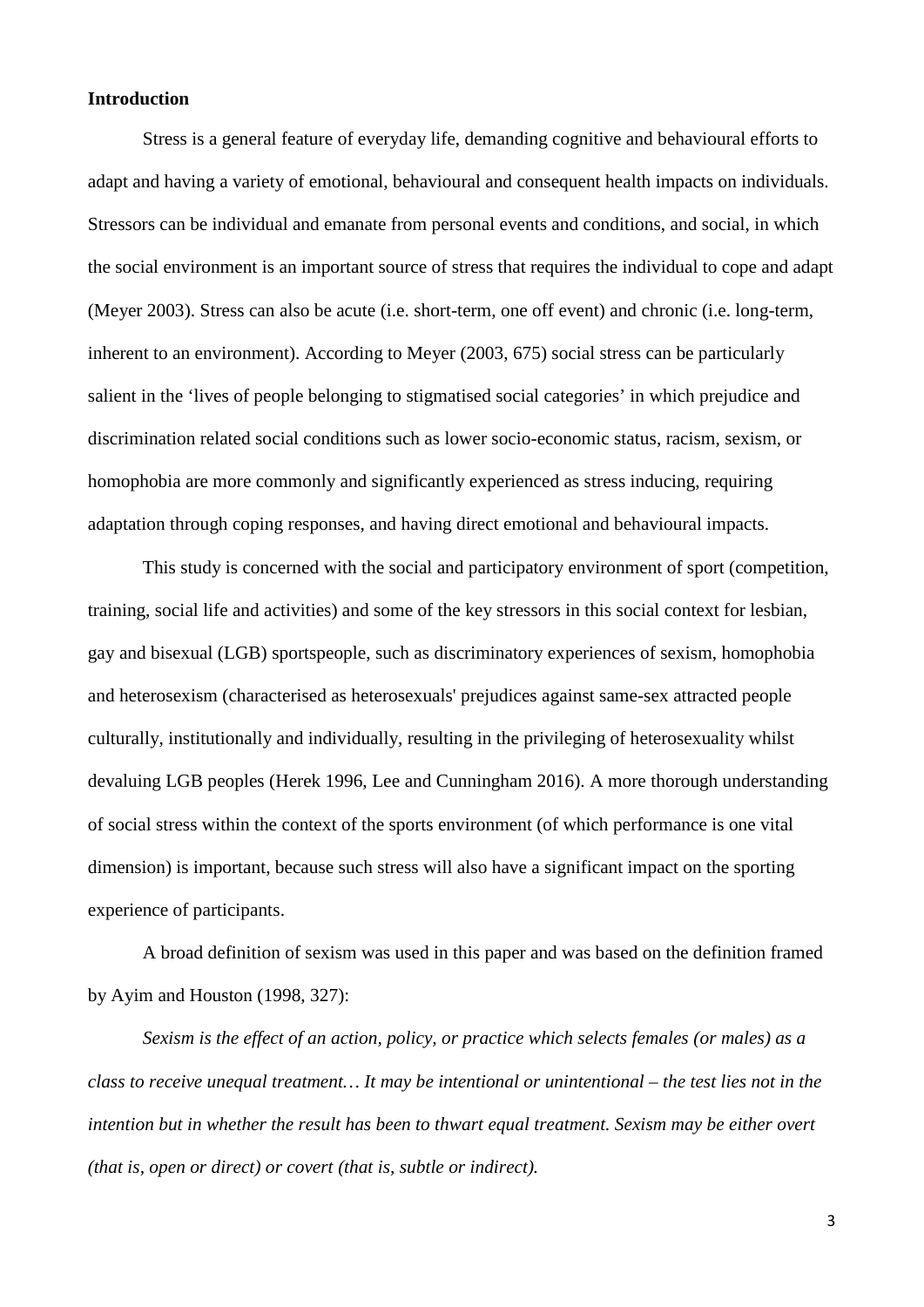Considering the historical and continual imbalance of institutional power between men and women in most societies and in particular in sport, women are the main group that experience sexist discrimination. Furthermore, people with sexist views tend to endorse the perspective that men have greater status than women and that traditional roles, expectations and gendering behaviour of men and women should be upheld [\(Davies 2004,](#page-32-0) [Whitley Jr 2001\)](#page-37-0). Due to the relationship between negative gender stereotyping, sexism and homophobia, gay and bisexual men also experience lesser and often disparaging treatment based on the negative gendered stereotypes of gay men ("weak, more feminine" - like women). Lee and Cunningham [\(2016, pp 466\)](#page-34-0) point out that sexism may actually undergird homophobia because 'gay men and lesbians stereotypically do not abide by the gendered expectations of people who hold sexist beliefs', which in turn activates this sexual prejudice.

Homophobia was first used by psychologist George Weinberg [\(1972, 4\)](#page-37-1) as "the dread of being in closer quarters with homosexuals –and in the case of homosexuals, self-loathing". This definition centres on individuals having an intense fear of male homosexuals, which discounts societal prejudice and sexual orientation as a diverse spectrum [\(Herek 2000,](#page-34-1) [Sartore-Baldwin 2013\)](#page-36-0). While there are many overlapping terms and definitions regarding anti-homosexuality, a more encompassing definition might be, homonegativity [\(Lottes and Grollman 2010\)](#page-34-2). Homonegativity can include both old-fashioned (opposition based on moral and religious beliefs and misconceptions about homosexuality) and modern (opposition to homosexuality is overestimated and activists are making unnecessary claims, discrimination no longer exists) definitions [\(Lottes and Grollman](#page-34-2)  [2010\)](#page-34-2). Whilst homonegativity may be a more apt term to describe the variations of anti-homosexual feelings, thoughts and behaviours, homophobia is used in this paper due to its widespread usage and understanding in the wider community –and because of this it was the term used in the online survey of LGB sports participants in Australia.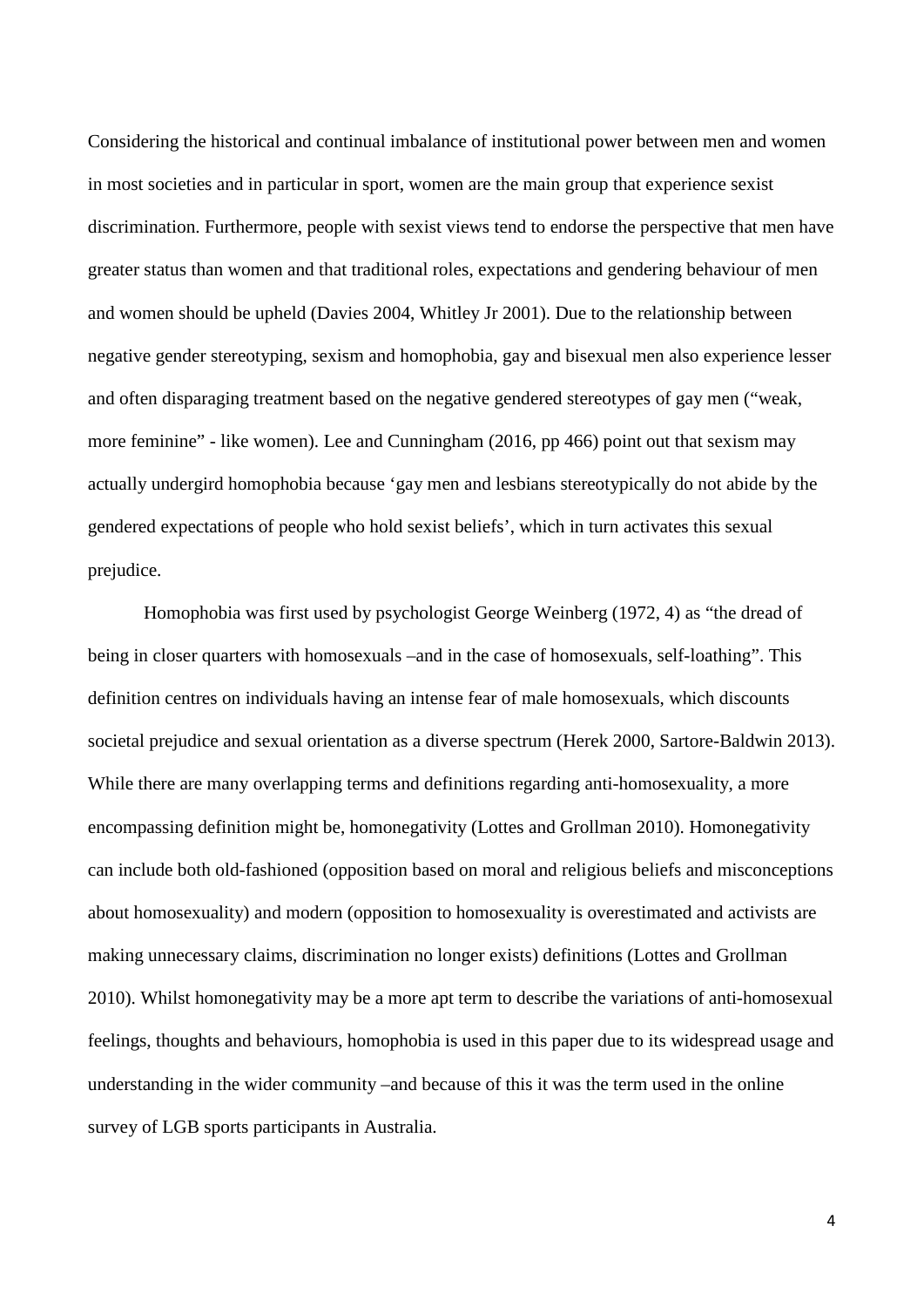# *Social stress in the lives of LGB people*

Social stress is influential in the lives of LGB people and has been linked to adverse health outcomes. Research suggests that gay men and lesbians are at increased risk of mental health problems including anxiety, depression, self-harm and suicidal behaviour due to their experience of heterosexist and homophobic prejudice and discrimination [\(Cochran, Sullivan, and Mays 2003,](#page-32-1) [Corboz et al. 2008,](#page-32-2) [Cox et al. 2010,](#page-32-3) [Meyer, Dietrich, and Schwartz 2008\)](#page-35-1). Lack of societal support (e.g. family, education, employment protection) [\(Meyer 2003\)](#page-35-0) and the perceived need to hide sexual orientation from others [\(DiPlacido 1998\)](#page-33-1) also contributes to this stress and consequent negative health impacts. Meyer developed a conceptual framework for understanding this prevalence of negative health outcomes of which a key component is minority stress.

Minority stress refers to the excess stress individuals from stigmatised social groups experience due to their marginal social position. The underlying assumptions behind the broader understanding of minority stress theorised and researched within sociology and psychology are encapsulated by [Meyer \(2003, 677\)](#page-35-0) as "(a) additive to general stressors that are experienced by all people, and therefore stigmatised people are required an adaptation effort above that required of similar others who are not stigmatised"; (b) that minority stress is chronic in that the underlying social and cultural structures shaping this discrimination/prejudice are ongoing; and that (c) minority stress comes from social processes, institutions and structures beyond the control of or within the individual (no biological, genetic or non-social derivation).

Within Meyer's theory, 'distal' stressors are considered external social conditions and structures which produce stressful contexts and events (prejudice events such as discrimination and violence). These can impact individuals in the form of 'proximal' stressors in the context of thought, feeling, and action (expectations of rejection, concealment, and internalised homophobia). [Meyer \(2003, 676\)](#page-35-0) suggests three processes of minority stress relevant to LGB individuals within this distal– proximal framework. These are "(a) external, objective stressful events and conditions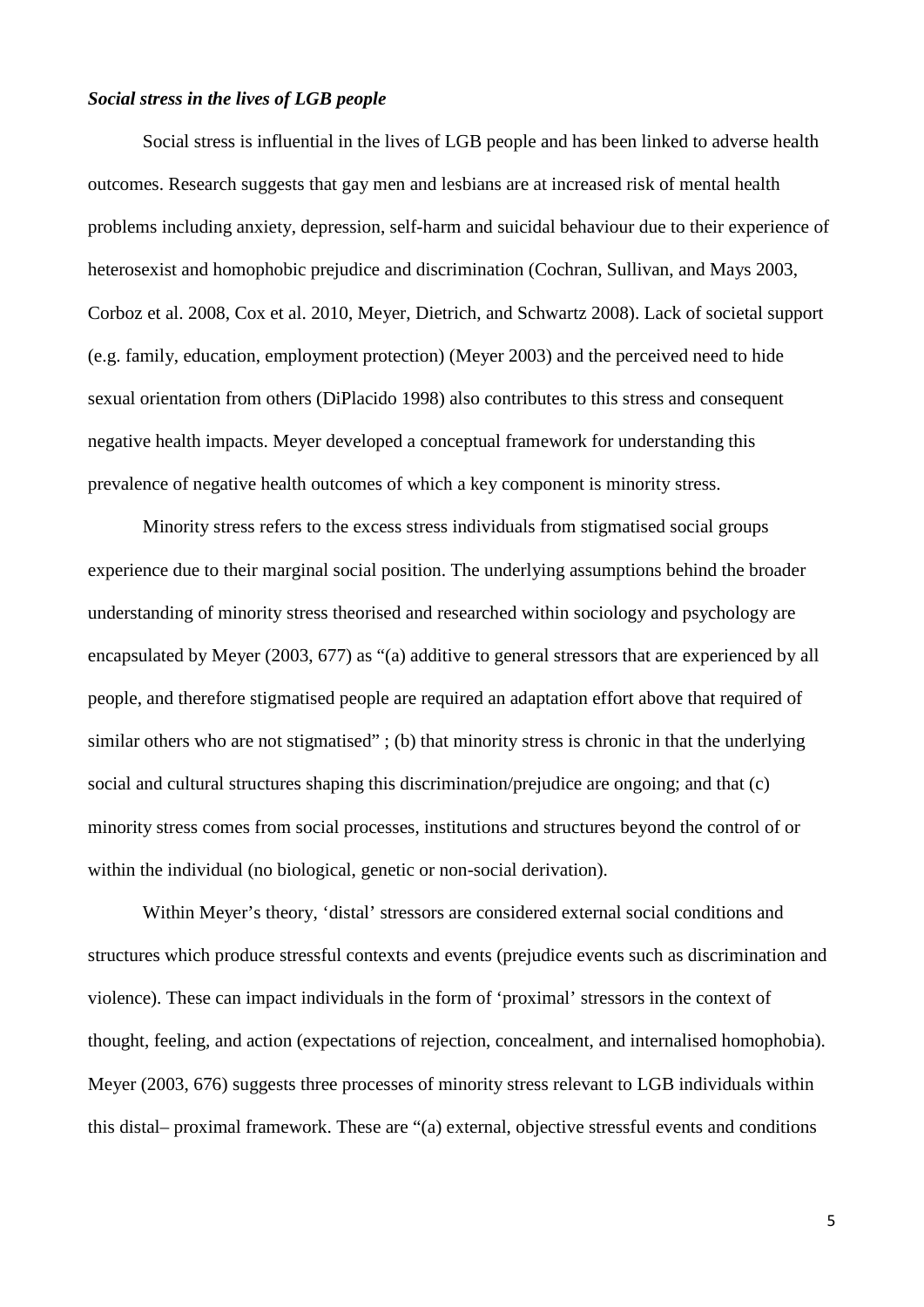(chronic and acute), (b) expectations of such events and the vigilance this experience requires, and (c) the internalization of negative societal attitudes."

Another stress process unique to LGB people is the concealment of sexual orientation, which is a proximal stressor based on internal psychological processes and perspectives [\(Cole et al.](#page-32-4)  [1996,](#page-32-4) [DiPlacido 1998\)](#page-33-1). Examples of distal stressors in sport for LGB people can include sexist and or homophobic verbal abuse and physical violence, systemic sexist discrimination involving lesser treatment based on gender and systemic heterosexist discrimination such as assuming everyone is heterosexual in a sports club and that heterosexuality is not only normal, but superior to homosexuality or bisexuality [\(Brackenridge et al. 2008\)](#page-31-1). Meyer elaborates that the proximal stress processes are more subjective and relate to self-identity as LGB, which vary in the social and personal meanings individuals attach to these identities and the stress these subjective attributions may elicit. A variety of subjective stress processes may result for LGB people including being vigilant when socially interacting with others for fear of rejection, concealing their sexual identity due to concerns of harm, or internalising the negative stereotypes and prejudice (internalised homophobia).

## *Research on LGB discrimination and impacts in sport*

Much of the research into the social stress and consequent impacts for LGB sports people has been sociological rather than psychological in orientation, emphasising the broader socialcultural context of sporting environments as well as the nature and impact of sexism (especially for women), homophobia, and heteronormativity (a bias towards opposite sex relationships, which are put forward as 'normal'). The foundations of this literature are the socio-cultural history and significance of sport in western society. Broadly speaking, sport is predominantly a sex-segregated social institution based on conventional gender divisions and heterosexuality as a central organising principle [\(Kolnes 1995\)](#page-34-3). Sports that demonstrate strength, power, speed and combat are considered the central shapers of dominant masculinity in present day western society [\(Connell 2008,](#page-32-5) [Messner](#page-35-2)  [2002\)](#page-35-2). Connell theorises hegemonic masculinity as the most preferred and culturally exalted form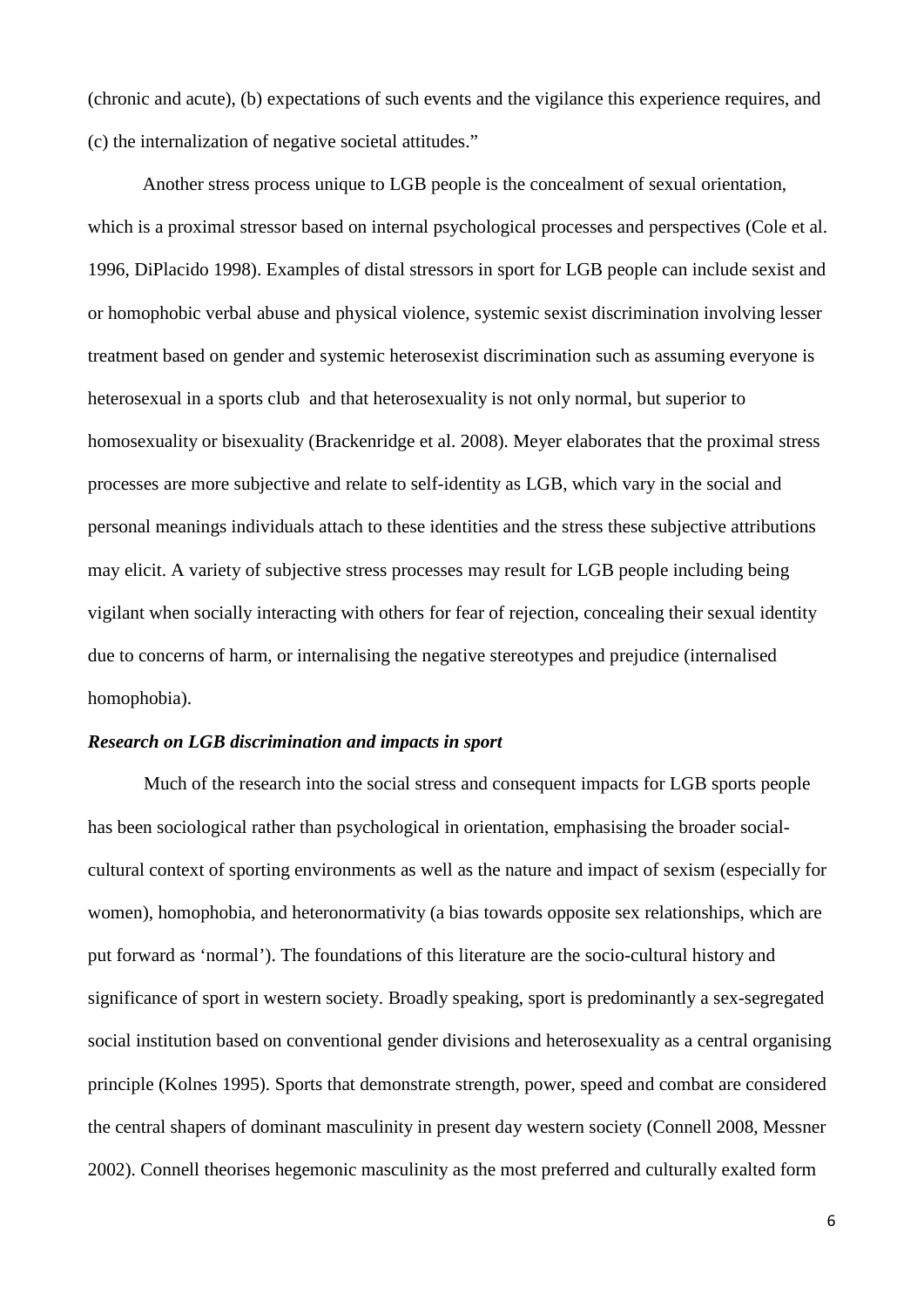of masculinity in a given historical and cultural context, which acts to reinforce and maintain the patriarchal gender order. Reflecting on this hegemonic masculinity in Australia, Albury, Carmody, Evers and Lumby [\(2011\)](#page-31-2) suggest that it is

…deeply embedded within archetypes (the brave Anzac digger, the sporting hero, the life saver) and specific rituals of sporting success and athletic heroism – acts that prove one is strong, courageous, aggressive, masterful, adventurous, tough, heterosexual, brave,

honourable, competitive, capable, not intimate, not soft, not emotional and so on' These valorised masculine qualities are especially enacted in the most pervasive and media covered sports within Australia, such as the football codes (Australian Rules in Victoria) and cricket, and mark out 'preferred and disparaged forms of masculinity and femininity, instructing boys and men in the "art" of making certain kinds of men' [\(Rowe and McKay 1999, pp 118\)](#page-36-1).

Male athletes who do not perform well in sport or do not comport themselves in traditionally masculine ways may be labelled with derogatory names and expressions such as *faggot*, *queer, poof* and "*playing like a girl"*[\(Martens and Mobley 2005,](#page-34-4) [Symons and Klugman 2014\)](#page-36-2). This gender policing of traditional masculinity through sport also reinforces sexist and negative gender stereotypes that conflate gay males with femininity as well as the inferiority of being female. Sexism, negative gender stereotyping and homophobia in sport are mutually reinforcing. [Martens](#page-34-4)  and Mobley (2005) discuss how the gay male athlete often has to deal with open contempt for homosexuality from teammates, coaches, opponents and spectators. Back in 2005 Andersen documented the significant challenges faced by US elite and professional gay sportsmen. He concluded that men's team sports are "steadfast in their production of conservative gender orthodoxy" (65) and institutionalised homophobia.

In comparison, by being involved in sports that are considered masculine (many team sports and sports involving power, strength, combat), sportswomen of all sexual orientations must affirm their femininity and heterosexuality to avoid the butch or lesbian stigma [\(Brackenridge et al. 2008,](#page-31-1) [Griffin 2014,](#page-33-2) [Hargreaves 2000\)](#page-33-3). Sexism involving discrimination against women is often systemic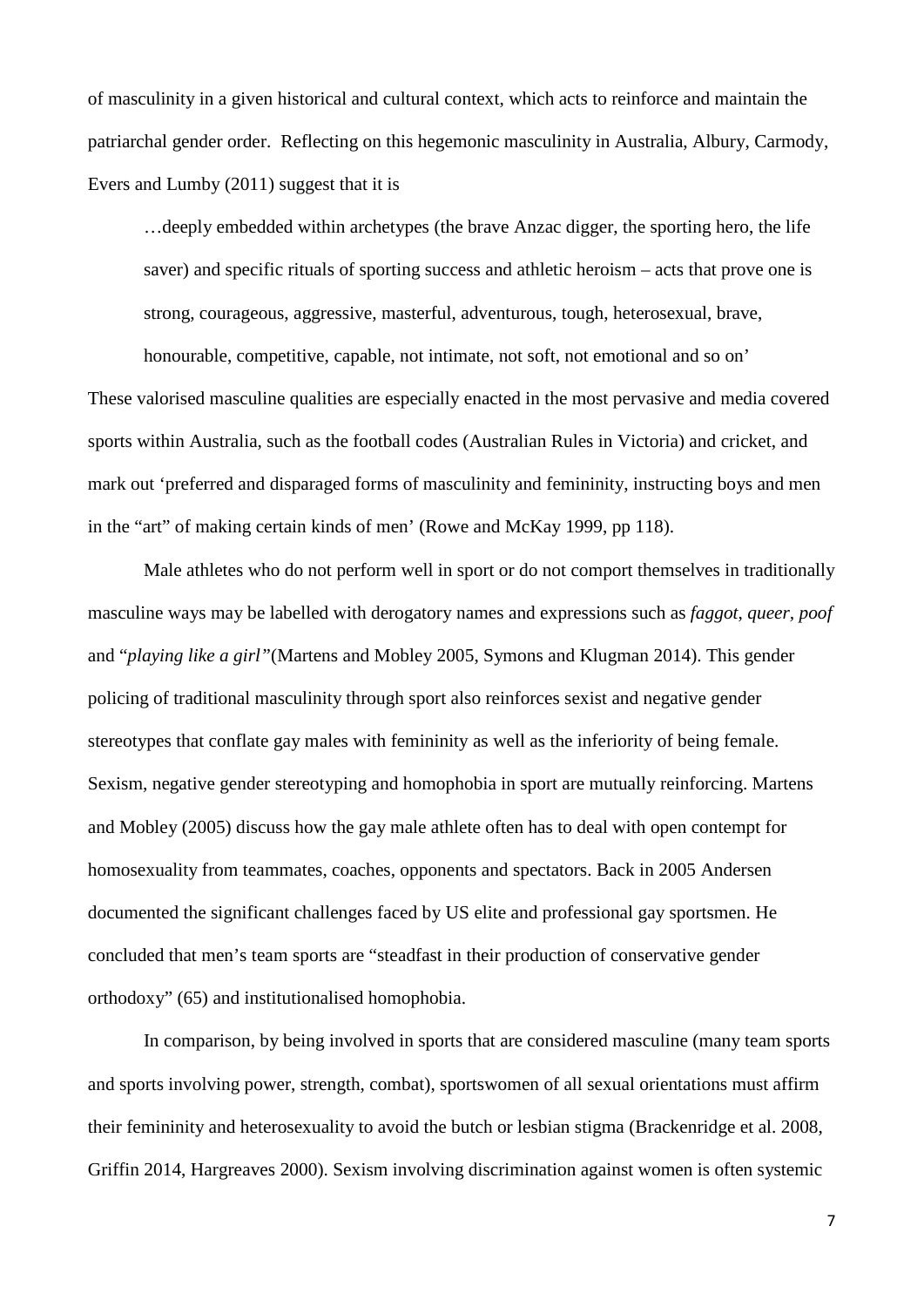in sport because this prejudice and poor treatment relative to men underpin the organisation, power structures and dominant cultural ideologies of sport. For instance, sportswomen in general still struggle with parity in recognition, funding, media coverage and sponsorship and women are significantly under-represented in sports leadership, elite coaching and management positions within Australian sport [\(Burton 2015,](#page-32-6) [Sundstrom, Marchant, and Symons 2011,](#page-36-3) [The Australian](#page-37-2)  [Sports Commission 2009\)](#page-37-2). The lesbian label has also been used to limit the power and opportunities of heterosexual women within the sports world [\(Sartore and Cunningham 2009,](#page-36-4) [Sartore-Baldwin](#page-36-5)  [and Cunningham 2010\)](#page-36-5) as well as producing substantial challenges for lesbian sportswomen. [Demers \(2006\)](#page-32-7) conducted interviews with lesbian coaches and athletes in Canada and found that the team environment was conditionally tolerant for lesbians. Teammates were relatively accepting as long as the visibility of lesbian players was muted in public as this threatened the heterosexual image of the team. This negative environment is mostly silencing [\(Griffin 1998,](#page-33-4) [Krane and Barber](#page-34-5)  [2003,](#page-34-5) [Sartore and Cunningham 2009,](#page-36-4) [Sartore-Baldwin and Cunningham 2010\)](#page-36-5), can be socially isolating and shame producing [\(Melton and Cunningham 2012\)](#page-35-3), and can result in poor psychological health [\(Sartore-Baldwin and Cunningham 2010\)](#page-36-5).

[Griffin \(1998\)](#page-33-4) was one of the first to identify the various ways that lesbian athletes experience explicit homophobia. These include verbal and physical harassment, insulting or degrading comments, name calling, gestures, taunts, jokes, offensive graffiti, humiliation, exclusion, ridicule and threats. [Brackenridge et al. \(2008, 39\)](#page-31-1) summarise the personal impacts of what they refer to as a "negative LGB environment: Frustration, fear and self-censorship, exclusion, ostracism, lower productivity/performance success, burnout and desire to leave, survival/internal focus, the pursuit of formal grievances based on sexual orientation discrimination and fearful about openly relying on personal support networks".

Most recently Anderson [\(2011,](#page-31-3) [2015\)](#page-31-4) has observed a loosening of strict hegemonic masculinity and a lessening of homophobia in the male sports world, along with the growing social acceptance of homosexuality within (mainly white) younger generations of sportsmen in the UK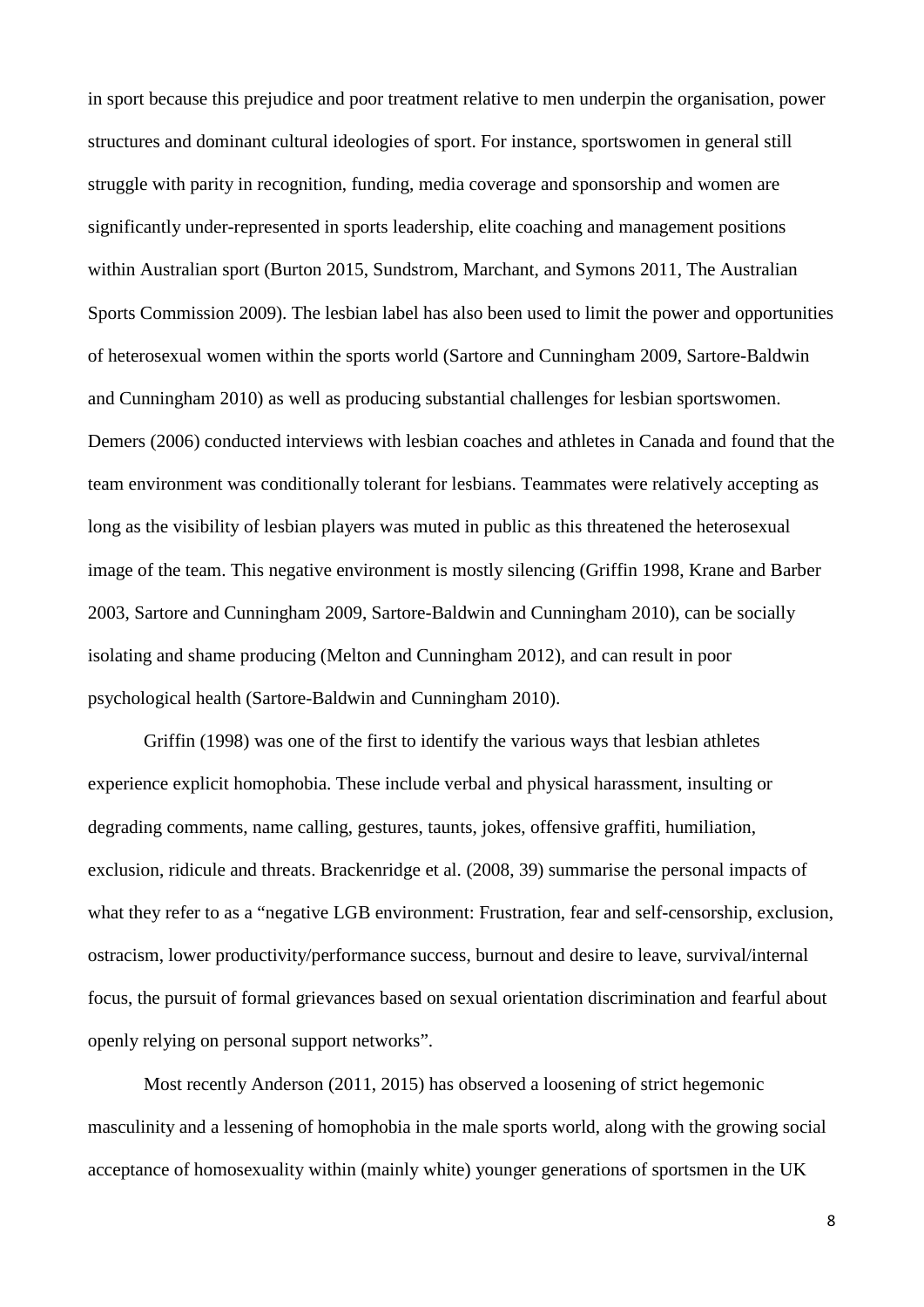and the US. This has also been evidenced by the "coming out" in 2012-2014 of a number of professional sportsmen and their acceptance by fellow players and supporters (such as soccer player Robbie Rogers, basketball player Jason Collins, NFL player Michael Sam and boxer Orlando Cruz). Much of the above research has involved college athletes in the US and UK, where sport is serious business and campaigns such as *You Can Play*, *Athlete Ally*, and *Go! Athletes* have had some impact. However, in Australia, sport participation is enmeshed in Australian culture [\(Ward 2010\)](#page-37-3) where sport clubs can be a social hub for local communities. As such, sport participation is mostly located in community sports clubs [\(Australian Bureau of Statistics 2012\)](#page-31-5) and motivated by multiple reasons beyond just elite aspirations [\(Australian Bureau of Statistics 2008\)](#page-31-6). The decentralising of sport into community clubs, often run by volunteers, can make the work of campaigns like those in the US more difficult. Thus, the specific sport experiences of LGB Australians warrant investigation.

While some of the above mentioned progress is encouraging, there is still work to be done to improve LGB inclusion in sport. Recent research into the health, wellbeing, schooling and sport experiences of same-sex attracted and gender diverse (SSAGD) youth within Australia [\(Hillier et al.](#page-34-6)  [2010,](#page-34-6) [Symons et al. 2014\)](#page-36-6), the UK [\(National Union of Students 2012\)](#page-35-4) and the US [\(GLSEN 2013\)](#page-33-5) indicates that homophobia is still significant as a source of ongoing stress for these young people, especially in their educational and sport environments. Although, these studies are not peerreviewed articles, their evidence is strengthened by large samples (mostly in the thousands) which aimed for representativeness by targeting typically hard to reach LGB people (non-metropolitan, rural, culturally diverse and non-LGB community attached) through tactics like broad based social marketing recruitment.

As recently as 2015, the first international (six western English speaking countries, including Australia) study into homophobia in team sport, named *Out on the Fields* [\(Denison and](#page-32-8)  [Kitchen 2015\)](#page-32-8) surveyed the perceptions of SSAGD people (including 25% heterosexuals) in sport. The researchers found an alarmingly high 80% of the more than 9,000 participants reported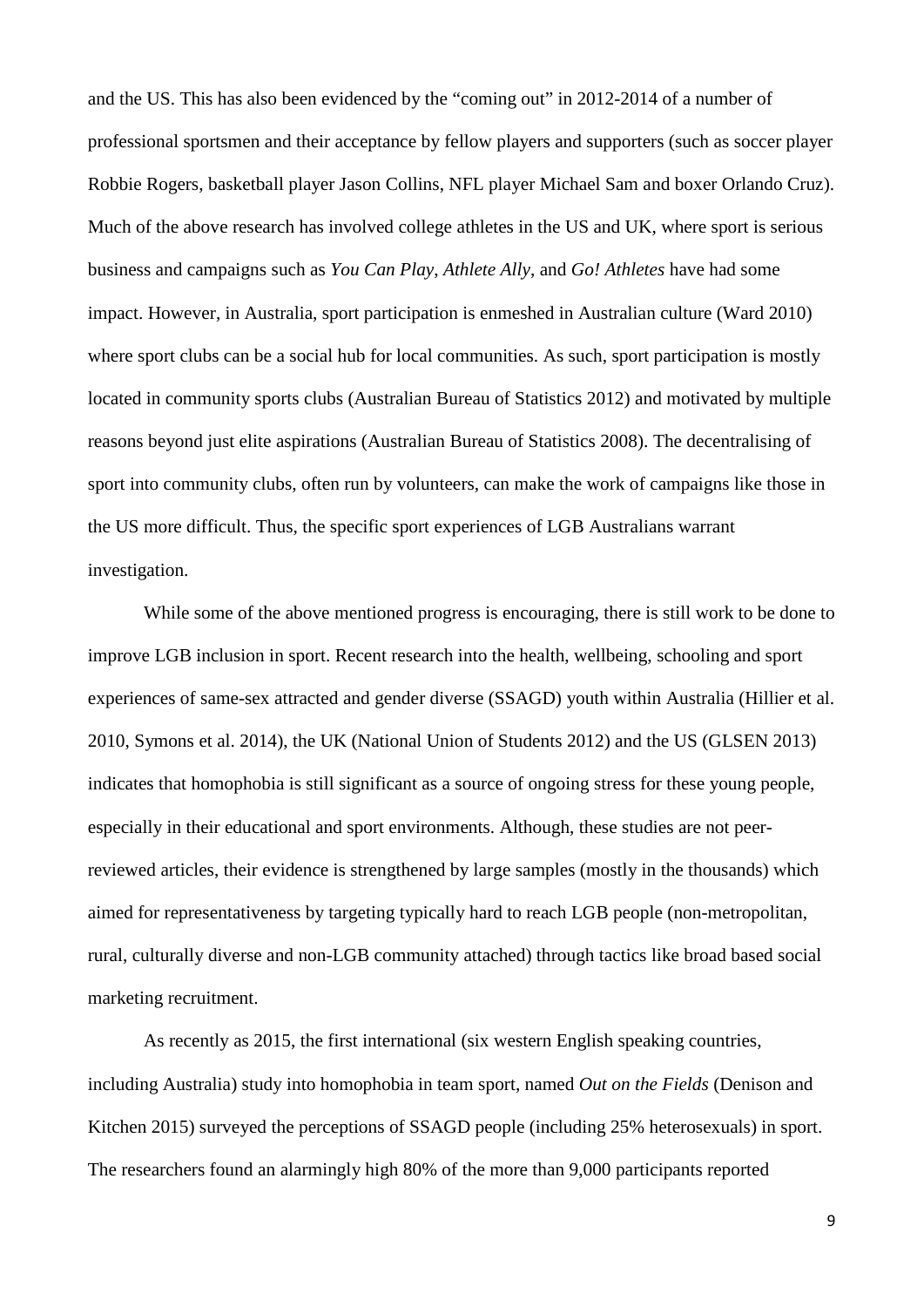experiencing or witnessing homophobia in team sport. Of the Australian youth (under 22 years old;  $n = 459$ ) in the survey 70% felt youth sport was not safe or welcoming to SSAGD participants. More than 75% of the respondents reported not being completely 'out' in their sport and many cited the fear of bullying, including from coaches and officials, as a reason for staying closeted.

Using the findings from the first comprehensive study of the sport experiences of LGB people in Australia titled *Come Out to Play* [\(Symons et al. 2010\)](#page-36-7), the current paper provides a unique psychosocial understanding of the environmental stressors, and impacts of the main discriminatory experiences of LGB people in community and school based sport. In other words, an exploration of the distal and proximal stressors in Meyer's [\(2003\)](#page-35-0) minority stress model as applied to the sport context. An exploratory and mainly descriptive account of these stressors and impacts is given based on qualitative and content analysis and a comparative analysis based on gender. Although the data used in the present paper is from 2010, it remains relevant as little research has explored the sport experiences of LGB Australians, with other research predominantly originating from North America and Europe. Additionally, with the prevalence of homophobia reported by LGB and heterosexual Australians by Denison and Kitchen [\(2015\)](#page-32-8) an exploration of the impact of that homophobia is warranted.

Two questions have guided the research: Firstly, what are the predominate types of stressors experienced by same-sex attracted women and men? Secondly, what are the consequences of these stressors and does this differ between men and women who identify as same-sex attracted?

# **Method**

#### *Participants*

Participation in the *Come Out to Play* Study was open to anyone living in the state of Victoria over the age of 18 who identified as lesbian, gay, bisexual or transgender (LGBT). Participants were recruited to complete the online survey via multiple recruitment strategies. Recruitment cards with the survey URL were distributed at clinics; and businesses such as clubs, bars, bookshops, cafes and restaurants in areas popular with the LGBT community. An electronic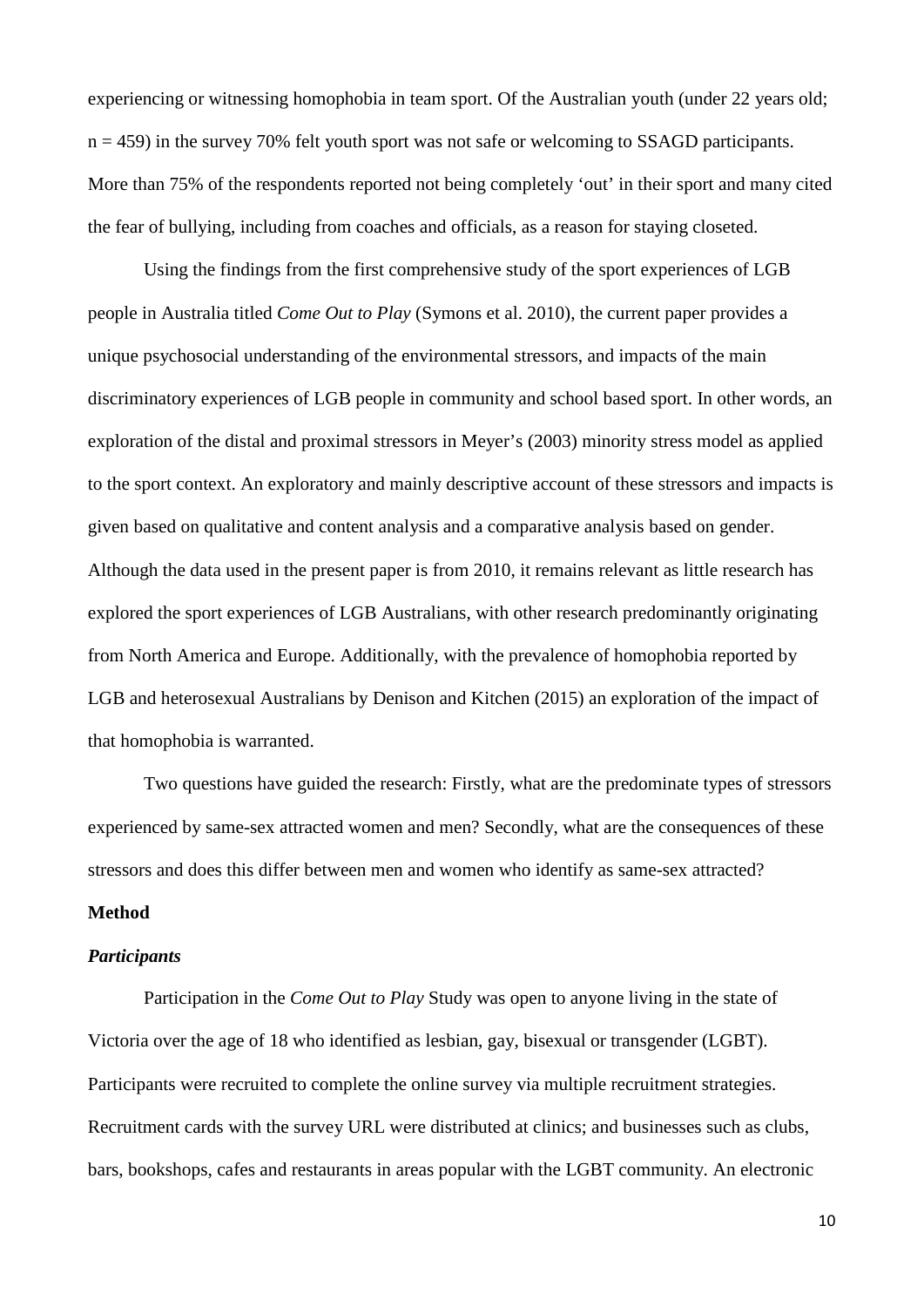brochure was emailed through the networks of health promotion agency *Gay and Lesbian Health Victoria*, in addition to queer sports networks and university queer departments. In order to reach more non-community attached LGBT people, the e-brochure was also sent to mainstream sports clubs via various state-wide sports organisations. A web banner was also placed on key LGBT websites, and study promotion was conducted via ads in community papers and several radio interviews including on local LGBT radio station JOY 94.9.

Overall, 361 people completed the *Come Out to Play* online survey. A total of 54 participant's data were excluded from analysis due to not meeting the inclusion criteria, that is, lived outside the state of Victoria ( $n = 42$ ), identified as heterosexual ( $n = 8$ ), were under 18 years of age ( $n = 3$ ), and repeated the survey ( $n = 1$ ). The current paper also excluded data from transgender participants due to the more unique themes and sport related issues they reported  $(n = 13)$ . This left a total of 294 completed questionnaires. Of the 294 participants,  $52\%$  (n = 153) were male and 48%  $(n = 141)$  were female.

The majority of the sample (85.4%,  $n = 251$ ) reported a homosexual identity. A further 3.7%  $(n = 11)$  identified as bisexual, 4.1%  $(n = 11)$  and queer, 1.7%  $(n = 5)$ , while 5.4%  $(n = 16)$  were unsure about their identity (they were non-heterosexual but did not use a label). The commonality of the sample used in this paper is that they are all same-sex attracted and do not identify as heterosexual. The mean age of participants was  $35.69$  years ( $\pm$ 11.45 years) with a minimum age of 18 and a maximum of 71 years old. It is important to note that this was a sporty sample with many still participating in competitive organised sport in their mid-thirties and older ages – 91.2% of all participants reported still being involved with sport. Thus, while some data is retrospective, most is not. Due to this being the first study to explore the sport experiences of LGB people in Australia, it was deemed that all stories and reflections irrespective of age were valid.

# *Survey*

An online survey was created for the *Come Out to Play* study that included both quantitative and qualitative items and was hosted by survey technology company Demographix. The current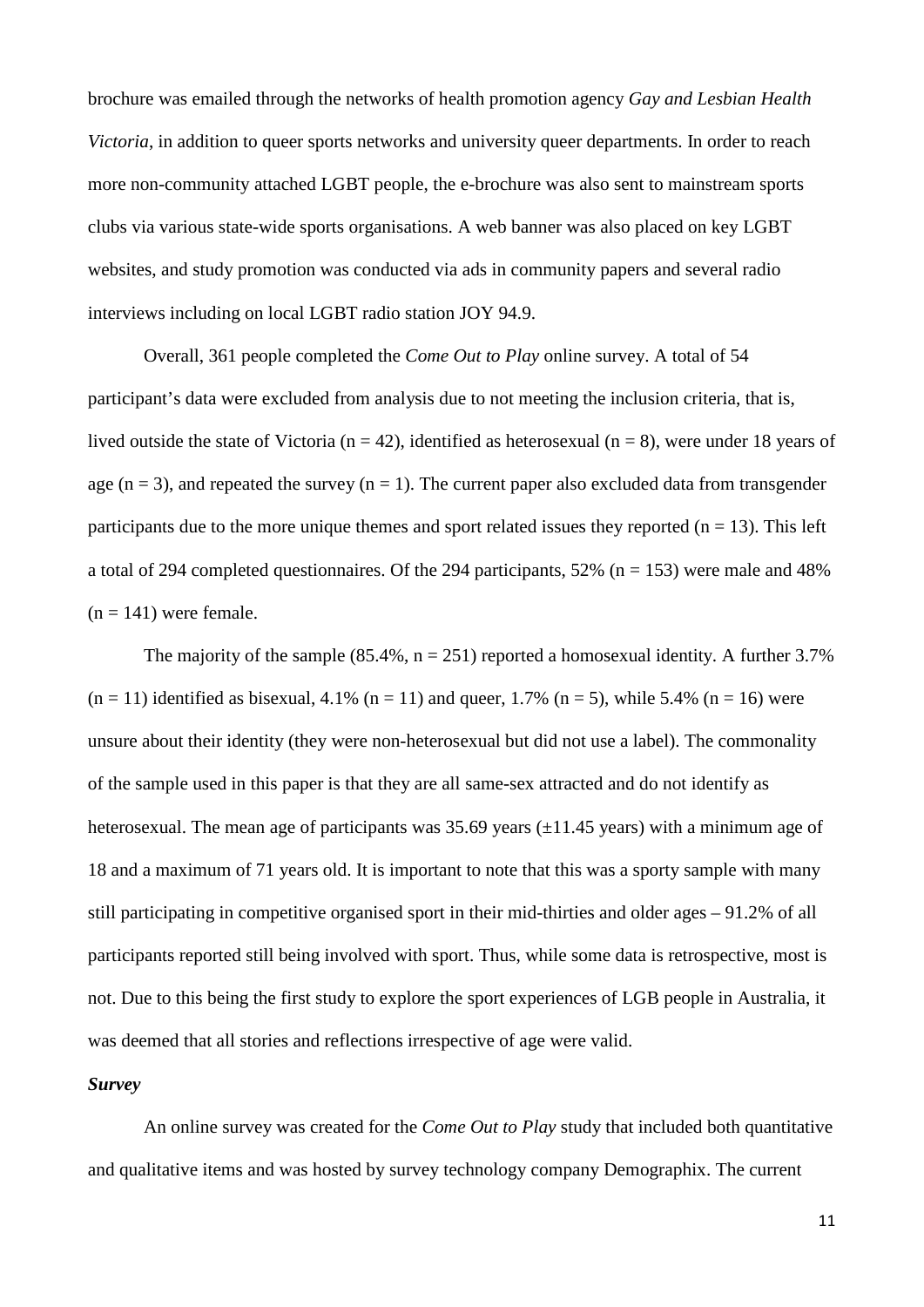paper concentrates on the four questions in this survey pertaining to discriminatory experiences. Participants were asked questions under four discrimination categories; 1) homophobia, 2) homophobic assault, 3) sexism and 4) other discrimination. Under each discrimination category, they were asked if they had experienced that type of discrimination and how often. Respondents could select 'No', 'Yes-Once', 'Yes-Often', and 'Yes-Always'. Following this was an invitation to provide an example of this discrimination (e.g. Have you ever experienced verbal homophobia in a sport you were involved in? What happened?). They were then asked what impact that discriminatory situation had on them. Participants were also asked if they could provide a second example of discrimination, plus the impact of that discrimination. It eventuated that homophobia and sexism were found in responses across all discrimination categories and as such resulted in some participants offering more than two examples of either homophobia or sexism. Participants responded to these questions using open write-in style boxes with unlimited space. However, it is worth noting that although written-in survey responses varied in length, many responses were quite brief. Ethical approval for the study was provided by the Victoria University Ethics Committee.

## *Analysis*

## *Qualitative*

In order to categorise discrimination experiences and discrimination impact, all the qualitative data needed to be coded via thematic analysis [\(Braun and Clarke 2006\)](#page-31-7). One researcher coded all data provided by participants to these items and then drew like codes together into higher order themes. A second researcher checked all the codes and themes and any code discrepancies between the authors were discussed and a final code agreed upon. Every item response could be allocated up to two codes to describe its thematic content.

*Theoretical thematic analysis*, as described in [Braun and Clarke \(2006\),](#page-31-7) was the framework used to elicit the themes from the data. This meant that theory determined the types of themes that were looked for in the qualitative data. Braun and Clarke's framework suggests a series of decisions be made about the nature of analysis to be applied to qualitative data. The decisions made about the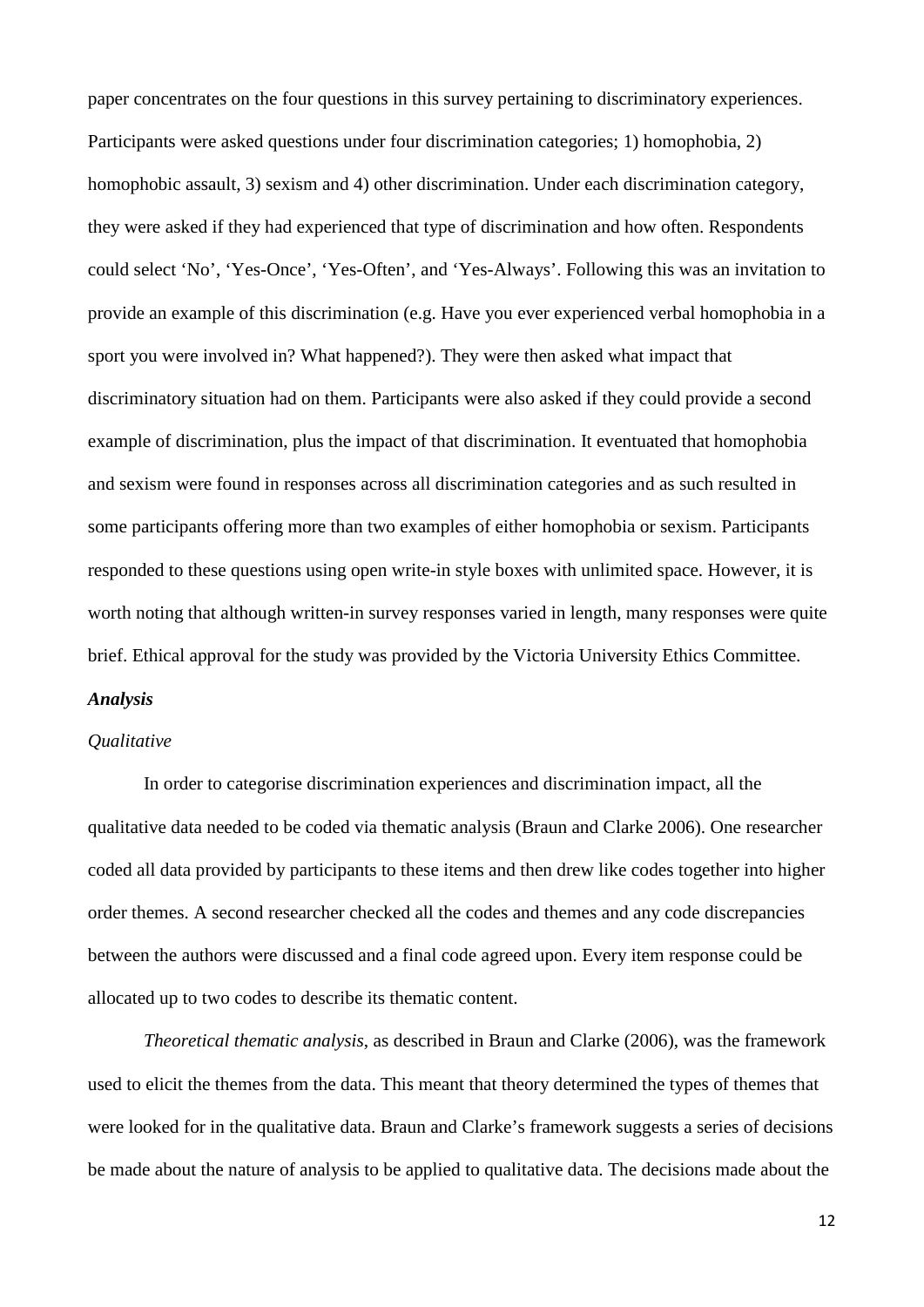analysis conducted in the present study are as follows. The type of coding used was *latent coding*, which goes beyond the semantic meaning of the data and looks for the underlying ideas, assumptions, conceptualisations and ideologies which inform the surface meaning of the data. The type of knowledge sought from the analysis was *constructionist*, meaning that the influence of social structures was identified when attempting to explain the participant's stories.

With regards to discrimination in sport settings, the themes of homophobia and sexism that so strongly feature in the literature on the LGB experience in sport were specifically targeted in the participant's stories. We used the definitions of sexism and homophobia as given in the introduction to guide the thematic coding. When asking participants about discriminatory experiences, homophobia, sexism and other forms of discrimination were asked about but not specifically defined in the survey question in order to give participants some freedom to interpret what they felt was meant by these stressors. Due to this openness, a variety of experiences with these forms of discrimination were described and data across all four discrimination categories were coded for both homophobia and sexism.

The impact of discrimination was investigated by the question "what impact did it have on you?" (the sexist and/or homophobic event). The authors chose to be open to what themes may arise from the participant's stories. However, the Minority Stress Model [\(Meyer 2003\)](#page-35-0) as applied to the gay, lesbian and bisexual community, was used as a guide in analysing impacts of homophobic and sexist experiences.

#### *Rigor and Content Analysis*

Coding began with one researcher who coded all participant responses to the survey questions of interest and then drew like codes together into higher order themes. Analysis rigor was aided by analyst triangulation [\(Patton 1999\)](#page-35-5) where a second researcher checked all the codes and themes and any code discrepancies between the authors were discussed and a final code (or codes) agreed upon. Additionally, a very small number of written responses deemed spurious were removed from analysis. An element of content analysis [\(Krippendorff 2012\)](#page-34-7) was utilised to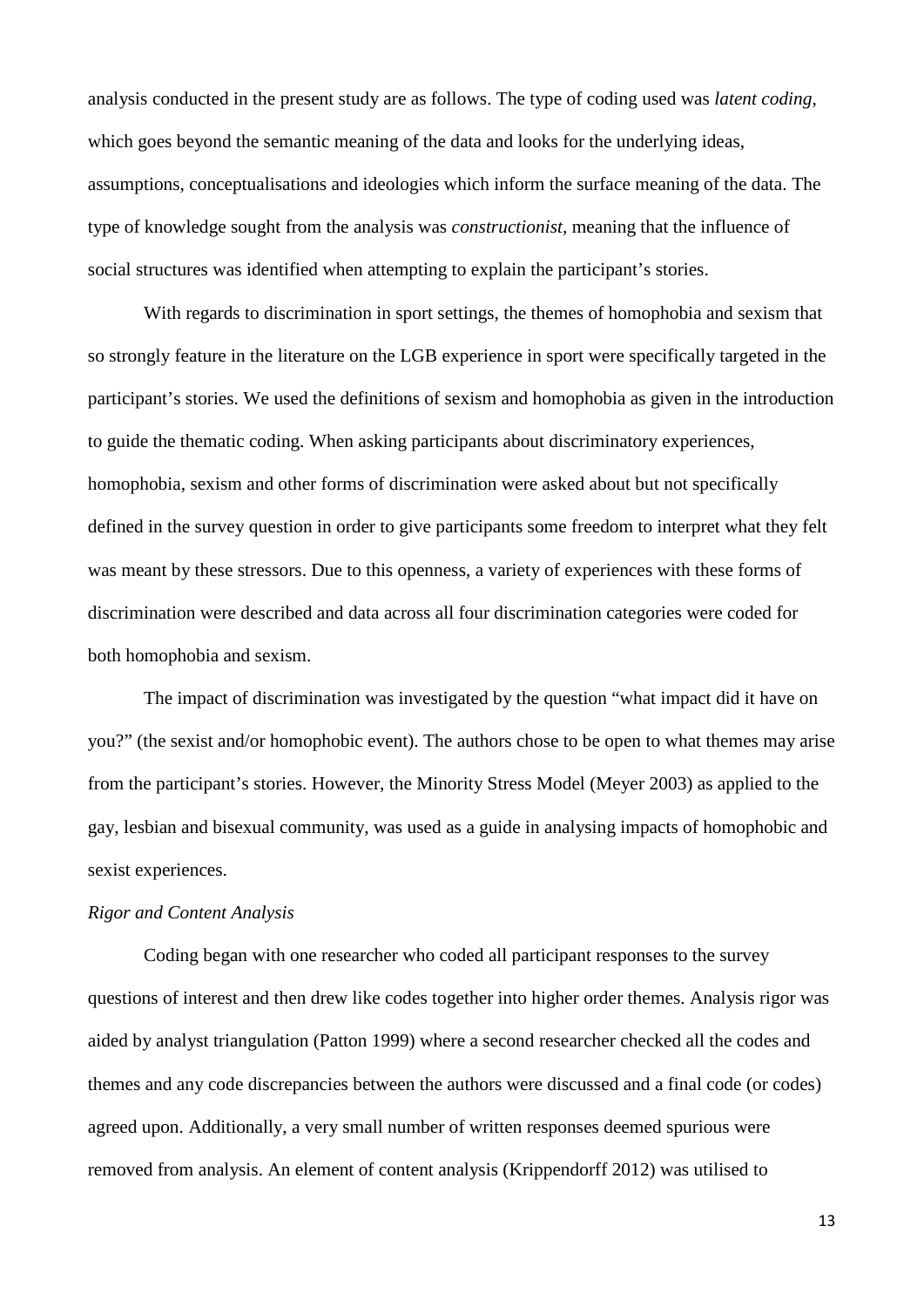determine the relative frequencies (and percentages) of code mentions to overall code mentions. Code mentions were then ranked by percentage mentions to determine prominence of themes. Participants could provide none, one or multiple examples of discrimination. As such, frequencies (and percentages) calculated of each theme represent the number of times a theme was mentioned *not how many people mentioned it*.

# **Results**

Overall, survey respondents cited a variety of roles in relation to their sport involvement; however the majority indicated they were sport participants (competitors, players etc.). For those who reported incidences of sexism, 79.2% were participants, 6.2% were officials, 5.4% were administrators, 3.8% were parents and 3.8% were supporters. When it came to people who reported homophobic experiences, 86.7% were participants, 4.6% were officials, 3.7% were supporters, and 3.2% were administrators. This shows that while the majority of people who experience discrimination are sport participants, people in other sporting roles can also be affected by homophobia and/or sexism.

The sport environment most commonly cited as the location of participant's examples of discrimination was organised sport. For examples of sexism, 50.4% were in organised sport, 15.2% were in high school sport, 10.4% were in a gym or leisure environment and 8.0% were in primary school sport. When looking at the examples of homophobia, 66.8% were in organised sport, 20.7% were in high school sport, 5.5% were in a gym or leisure setting and 3.2% were in primary school.

# *Homophobia, Sexism and Gender*

The first aim of this study was to examine whether same-sex attracted women and same-sex attracted men differ on the frequency of their reports of homophobia and sexism. In the process of analysing the homophobia and sexism in participant's stories two distinct varieties of homophobia and sexism emerged.

# [INSERT TABLE 1 HERE]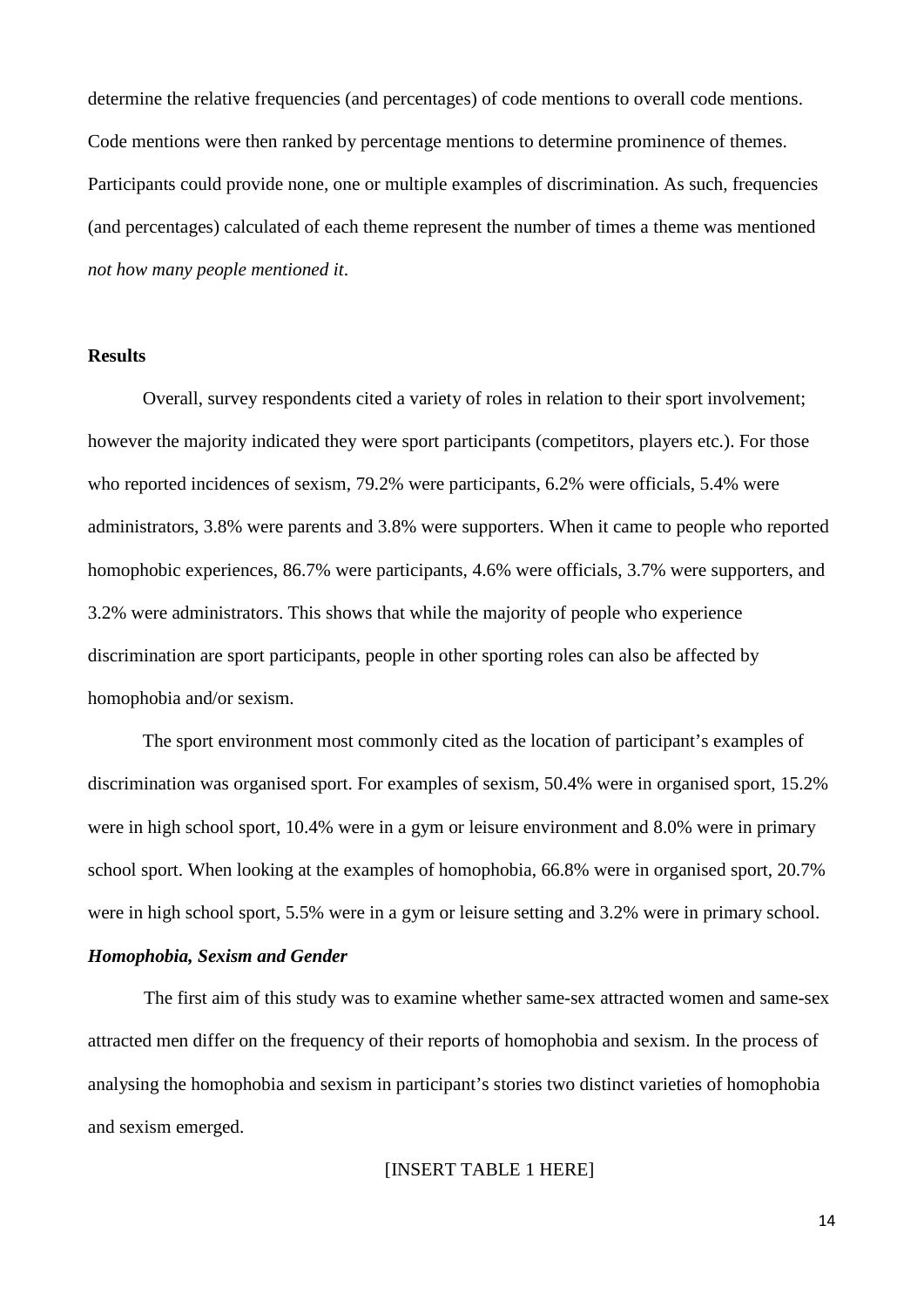When asked if participants had experienced sexism at some time during their sporting involvement, 42.7% reported that they had. Of those, 18.6% indicated it occurred 'once', 72.9% 'often' and 8.5% 'always'. Participants who had experienced sexism during their sporting pursuits were invited to provide examples of such experiences. Table 1 represents the occurrences of the different sexism and homophobia themes in the recollected situations participants chose to share. This is not the number of people who mentioned a theme, but the number of times a theme was drawn out of the stories participants wrote about. Participants discussed examples of sexism that were either systemic or directly and personally experienced. Table 1 shows that for both women and men there was an even distribution of direct and systemic sexism mentions, suggesting neither type of sexism was more pervasive amongst those that mentioned experiences of sexism.

Systemic sexism was seen to be part of the social and formal systems that govern a sporting environment. Women participants produced many more examples of systemic sexism (81%) than men (19%). Men's examples of systemic sexism were observations of structures that impacted the sporting experiences of women. Examples of this includes women being discouraged from participating in a particular sport due to gender, or women's sport participation and organisations being given lower priority and less resources. The example below speaks of the discrimination in schedules of play.

*"Structural sexism in that men have reserved time slots e.g. Saturday, while women are supposed to play (golf) during the week. It discriminates against women but particularly against working women"* Lesbian Woman, 55 years old, golf player

Systemic sexism was also reported as a type of formal discrimination such as women only being permitted to coach or officiate for certain sports/teams. The following quote describes the glass ceiling for women in refereeing.

*"Female referees were deemed qualified to only referee women's finals at national level and a female would never be awarded the No.1 referee position"* Gay Woman, 47 years old, elite level sport official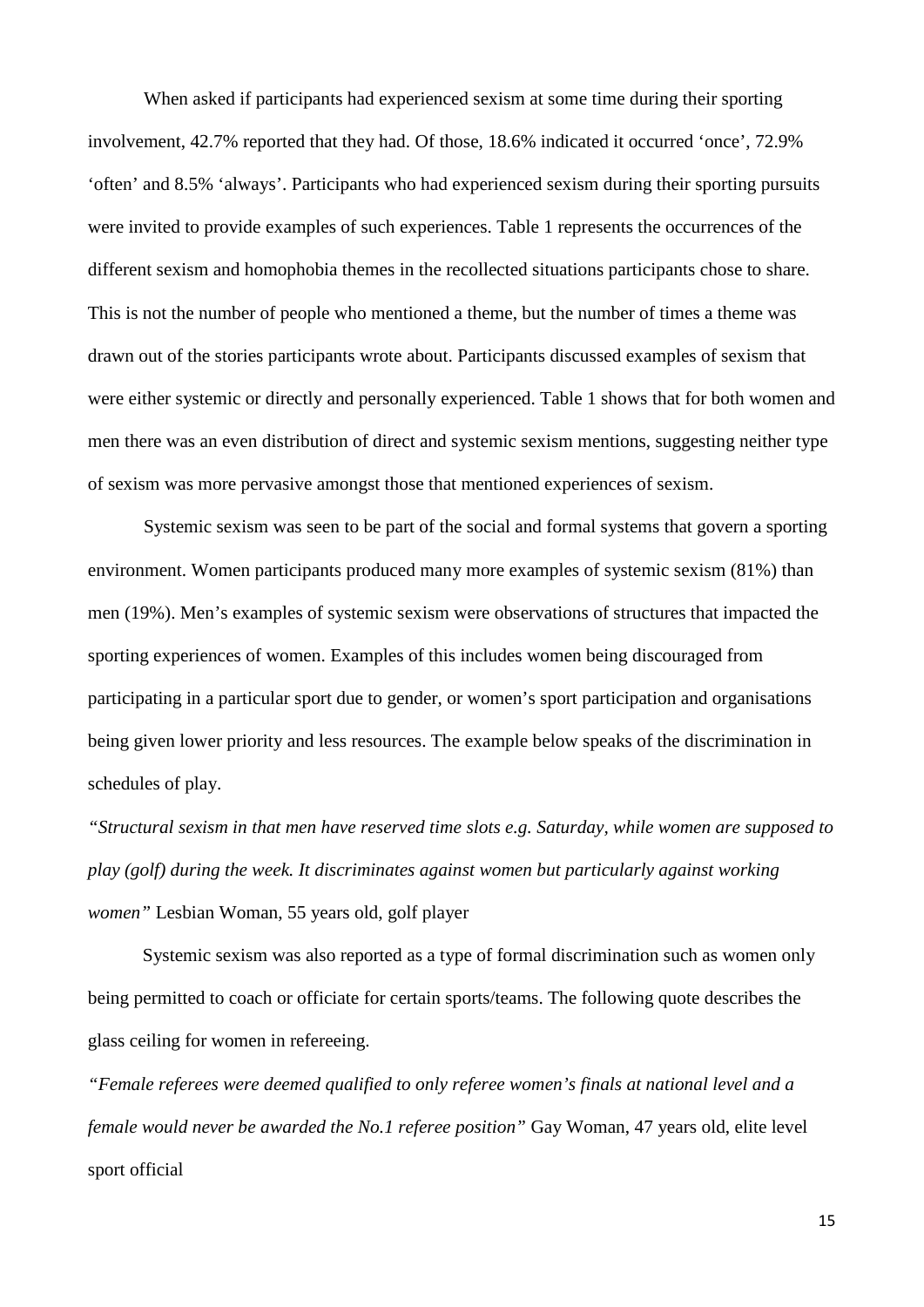There were a comparatively similar number of overall examples of direct sexism provided by participants ( $n = 65$ ) as compared to systemic sexism ( $n = 63$ ) (See table 1). Again, women (80%) provided many more disclosures of direct sexism experiences when compared to men (20%). A third of the examples of direct sexism given by men were also based on the observations they made of women's experiences rather than their own. Direct sexism was described as having experienced sexist treatment or behaviour directly such as sexist remarks or behaviour and the sexualisation of women sports participants. The following quote reveals that those in sport leadership were also involved in sexist behaviour.

*"My sensi (sic) made inappropriate sexual comments about me and some of the other girls" Gay*  Woman, 23 years old, martial arts

Mentions of direct sexism also included examples of women being taken less seriously in sport. The following example describes the attitudinal and behavioural manifestations of the trivialising of women's participation in a traditionally male team sport.

*"The footy boys didn't respect us women [who] were also there to play in the women's division. They didn't take us seriously. They would mock us during the game and a guy even streaked naked out onto the field while we were playing" Gay* Woman, 22 years old, Australian Rules football player at the Australian University Games

Other types of direct sexism mentioned included questioning a woman's femininity or a man's masculinity. The quote below speaks to the gender policing by peers that can happen in sport. *"Played netball and they (peer group) told me it was a girls sport" Gay* Man, 33 years old, recalling senior secondary school experience.

Some male participants also mentioned examples of direct sexism they had observed women experiencing as opposed to directly experiencing this discrimination themselves. The following example reports on a sport environment that sexualises and demeans women.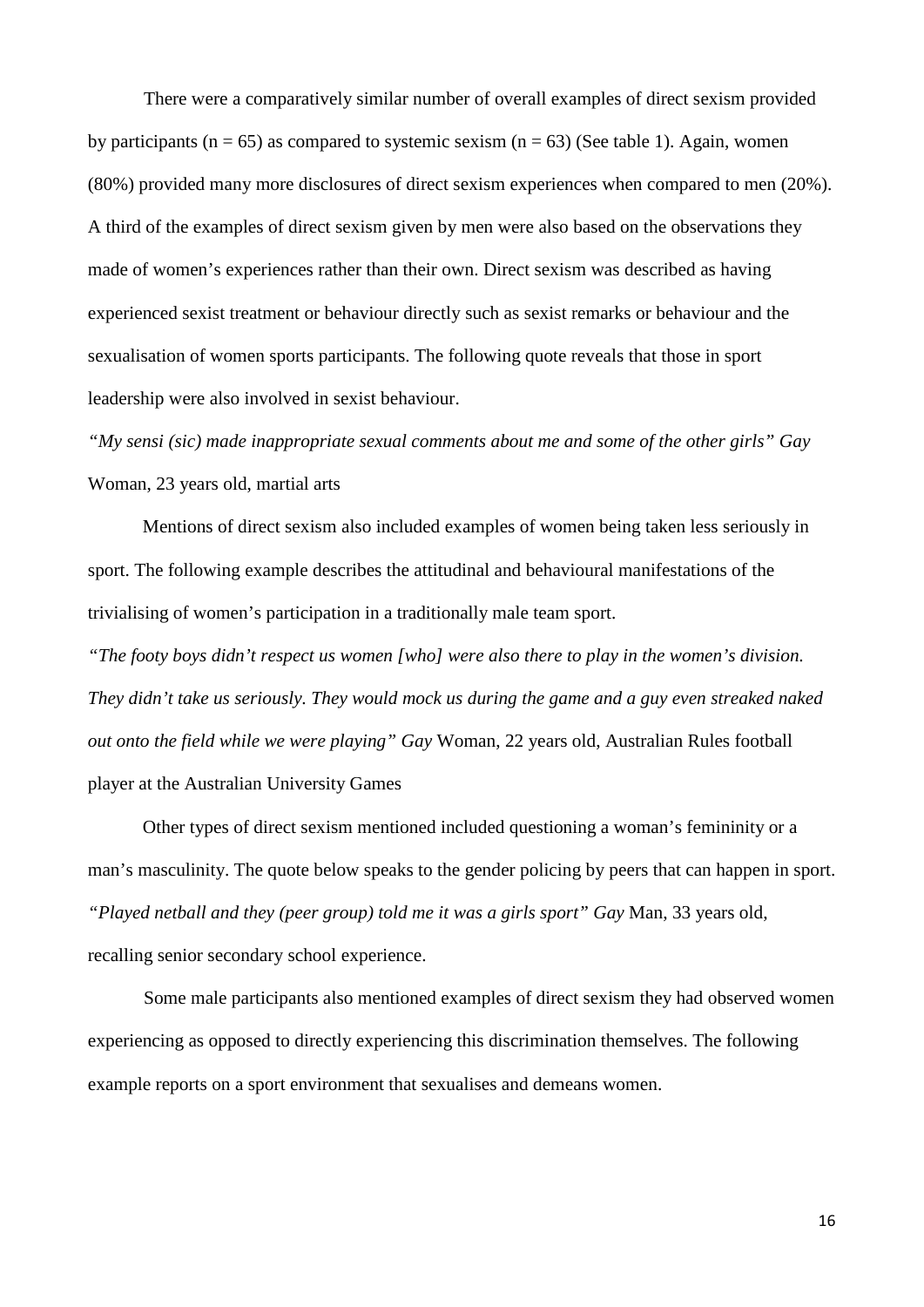*"Men posting lude(sic) pictures of women around the walls, demeaning women through sexist stories" No Label* Man, aged 41 years old, referring to clubrooms and stated this was an ongoing issue.

Participants were also asked if they had experienced homophobia during their involvement in sport. Overall, 41.5% of participants indicated that they had experienced homophobia at some time while involved in sport. Of those participants, 40.0% reported a 'once' off experience, while 57.6% reported it happened 'often' and 2.4% said it happened 'always'. Fewer participants reported high frequency homophobia (60% 'often' or 'always') when compared to sexism (81.4% 'often' or 'always'). However, there were many more disclosures of homophobia in the examples provided by participants. These were mainly made by the men in the study. When discussing homophobia in sport settings, participants described explicit experiences of direct homophobic treatment and also occurrences of implicit environmental homophobia.

From table 1 it can be seen that men reported roughly double the amount of both explicit and implicit homophobia as compared to women. Additionally, for both men and women, there were roughly three times more mentions of explicit versus implicit homophobia. This may suggest that explicit homophobia is either more prevalent or more recognisable than implicit homophobia and that homophobia is perhaps more a part of the sporting experience of male participants.

In the analysis explicit homophobia was defined as mistreatment based on the actual or perceived sexuality of a participant. Some examples of explicit homophobia drawn from the data include discrimination, equating sporty women with being lesbian and being bad at sport with being a gay man, plus verbal abuse and name calling. In the following, the strong use of homophobic language in the known presence of a gay peer communicates to him that he is not welcome. *"Was in a social setting that individuals knew I was there, conversation topic came up that*  "*faggots*" were the scum of the earth, and that they all should be killed etc etc", Gay Man, 19 years old, local football club.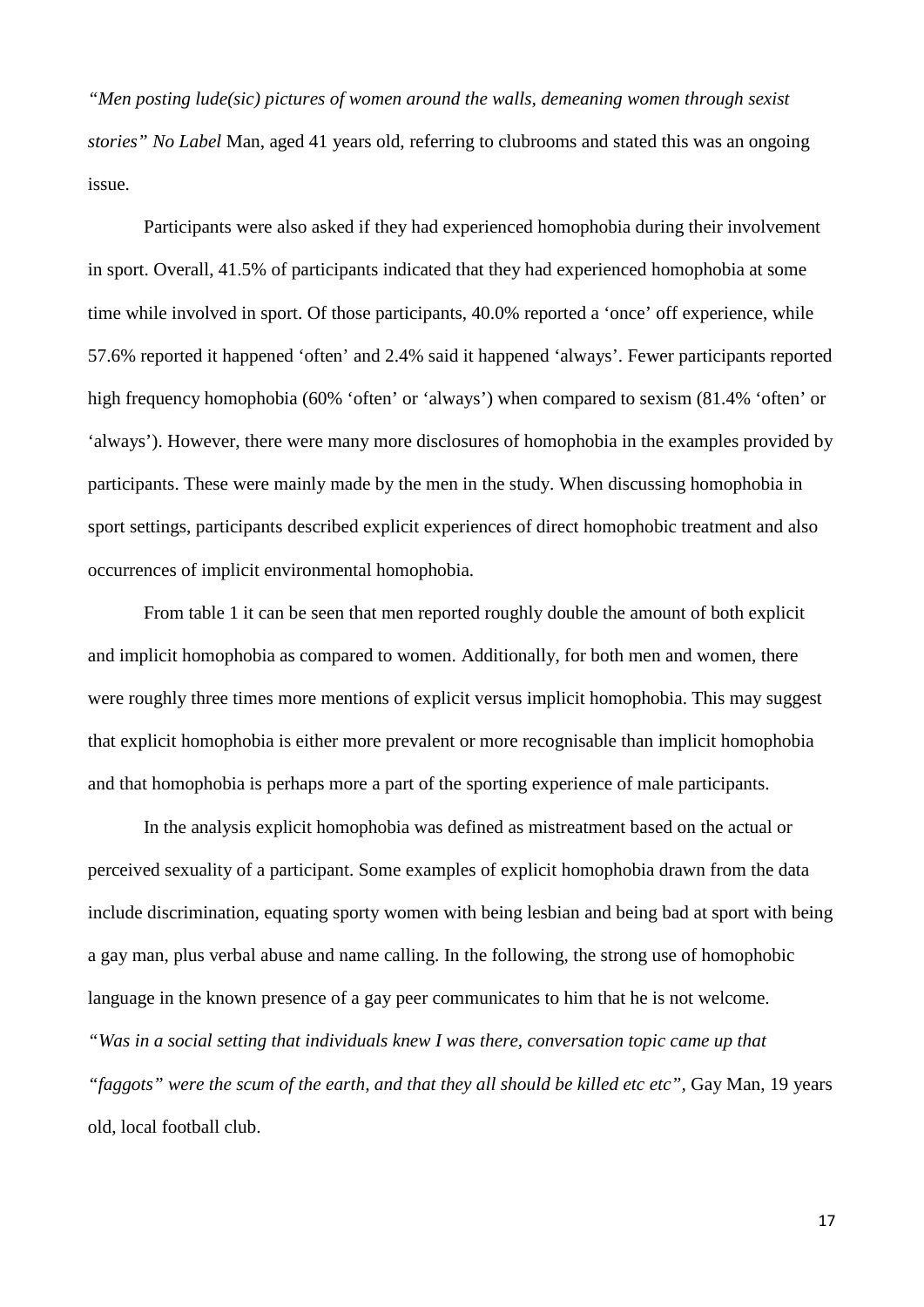More aggressive forms of explicit homophobia such as bullying, threats and assault were also reported by participants. The man below illustrates how verbal homophobia can preface homophobic violence.

*"Accused of being gay in the change rooms leading to threats of violence"* Gay Man, 55 years old, in secondary school Australian Rules football

Implicit homophobia was seen as homophobic or heterosexist words, behaviours or even policy that suggest that LGB people are not accepted nor welcome in that environment. Implicit homophobia may not be directly targeted at an LGB person, who may or may not be out, but it sends a clear message about the rules and norms of an environment's culture. This type of homophobia was mentioned a third as often as more explicit homophobia for both men and women (see table 1). It may be that participants found it easier to identify or notice homophobia when it is explicit. Examples from the data include casual homophobic remarks (such as "that's so gay") made in general or in the general environment, or an expectation that sport is characteristically stigmatising to LGB people. The woman below provides an example of how homophobic language can be part of a sport environment as opposed to a direct attack.

*"It wasn't directed at me, but the girls were talking about how disgusting and wrong it is (being a lesbian)"* Lesbian Woman, 24 years old, junior basketball club rooms

Other types of implicit homophobia seek to use stereotypes to profile certain sports (such as cricket, soccer) as lesbian sports. The participant below gives the example of women's cricket as a sport that experiences the 'dyke' label.

"*They just say that all female cricketers are dykes*" Not sure (of sexuality) Woman, 18 years old

## *Impact of Discrimination*

The second aim of this paper was to examine the ways each discrimination type impacted the men and women who participated in the study. Impacts derived from the data are described below in addition to the frequency with which each was mentioned in response to each discrimination type. To focus on the impact themes that were the most potent for participants, only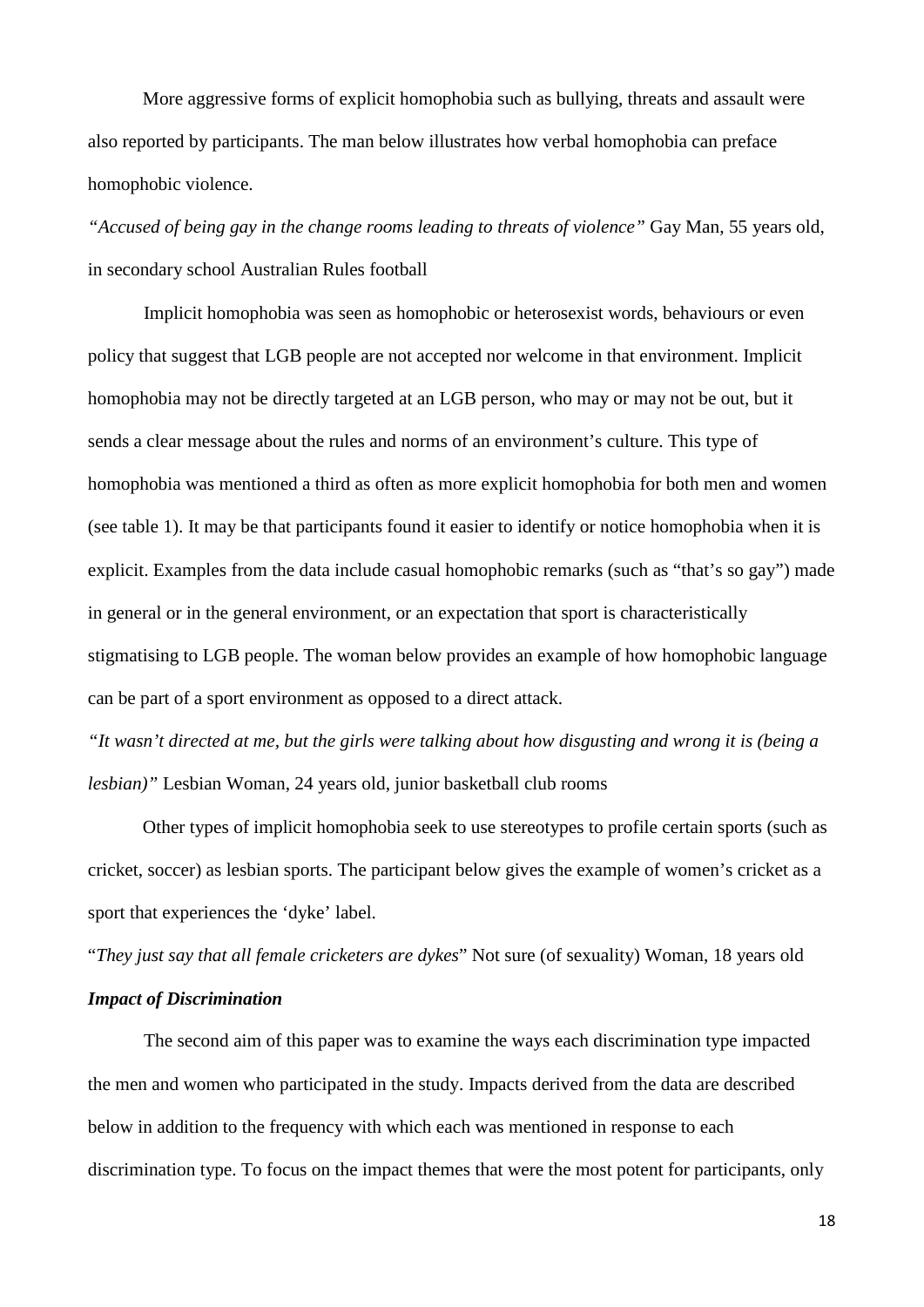the top three ranked themes in terms of number of mentions for each discrimination type are presented (number of mentions generally dropped off steeply after the top three). The percentage of mentions refers to the percentage of all mentioned impacts for each discrimination type. Table 2 presents the frequency of the various impact themes in response to both systemic and direct sexism.

#### [INSERT TABLE 2 HERE]

As seen in table 2, 'negative emotional impact' was overall the most commonly reported impact of systemic sexism. This was mainly attributed to its prominence amongst women, resulting in the top spot for systemic sexism. With much smaller numbers however, this impact was third ranked for men. 'Negative emotional impact' was defined as experiencing negative feelings as a result of a discriminatory experience. This theme was characterised by either reporting emotional responses such as sadness or anger or affecting ongoing mood such as being depressed, as seen in the quote below.

*"It annoyed me and made me feel worthless"* No Label Woman, 18 years, in response to being excluded by boys in school sport (Systemic Sexism)

When it came to direct sexism, where sexist discrimination was directed at participants personally, 'negative emotional impact' was the most commonly mentioned impact. It was most mentioned by both women and men (though men in much less numbers). Both women and men mentioned an emotional impact more frequently in response to direct than systemic sexism. The following provides an example of the array of negative emotions reported in response to direct sexism.

*"Felt small, angry, outraged, sense of unfair"* Gay Woman, 29 years old, in response to experiencing sexist comments from men in the gym (Direct Sexism).

The next most prominent impact of systemic sexism was 'negative engagement with sport'. It was the second most mentioned impact overall, for women and men (but with much less mentions). 'Negative engagement with sport' described how participant's relationships to sport changed because of the discriminatory event. This theme referred to situations which lead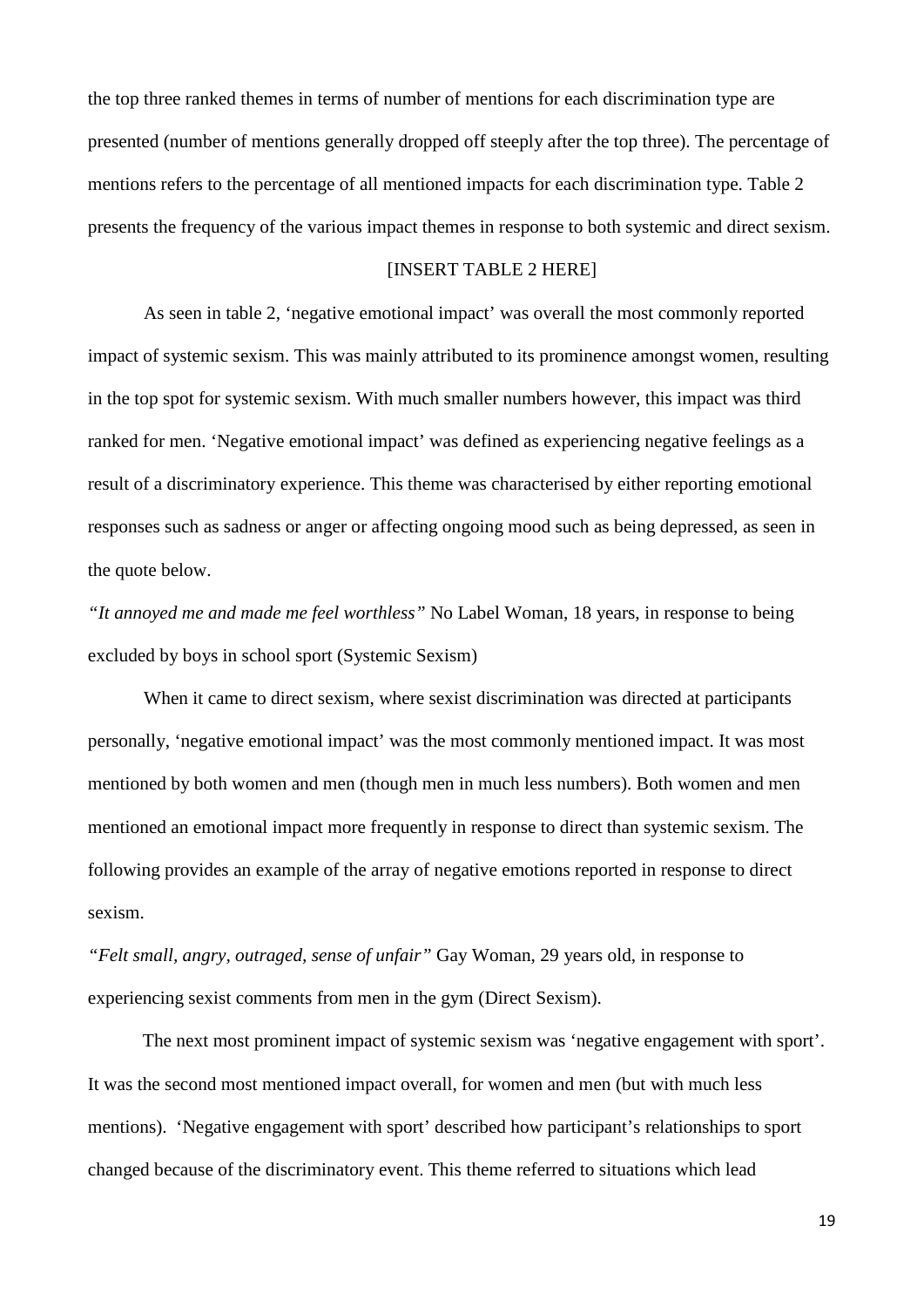participants to accept the unchangeable discriminatory status quo in sport, feel negatively toward that sport or sport in general, or even leave the sport. The example below links systemic sexism to being discouraged from sport participation.

*"Didn't want to do sport, felt pissed off and put down"* Lesbian Woman, 45 years old, in response to the gender limitation placed on school sport (Systemic Sexism)

Negative engagement with sport' was third overall as a response to direct sexism; third for women and fourth for men. The participant, below, speaks of the chronicity of casual sexism in her sport environment.

*"Casual (though not malicious) sexism is quite common in my sport. I didn't have much respect for the player who made the comment, so was able to ignore it*" No label Woman, 28 years, in response to sexist comment from opposing player in ultimate Frisbee game (Direct Sexism)

For systemic sexism, the next most mentioned impact was 'victimised'. It was third overall for women and equal third for men (with a third as many mentions as women). The 'victimised' impact theme referred to participant reports of situations where they describe being formally discriminated against or even physically abused. The following participant account describes a variety of ways that formalised sex discrimination can impact sports participation.

*"Absolutely - I didn't know the first thing about umpiring, but I knew how to play. It made me look incompetent because I didn't know what I was doing. I felt like onlookers attributed that to my sex. I also felt removed/different from my friends - all of my friends were the boys playing and I just wanted to play with them. It reminded me that I was different from them and that my opportunities were limited because I was female"* Lesbian Woman, 33 years old, in response to gender limitations during school sport (Systemic Sexism)

The second most mentioned impact for females in response to systemic sexism was 'positive impact'. Participants were deemed to have experienced a positive impact if they mentioned using the situation to motivate themselves to play better or change things for the better in their sporting environment, as seen in the quote below.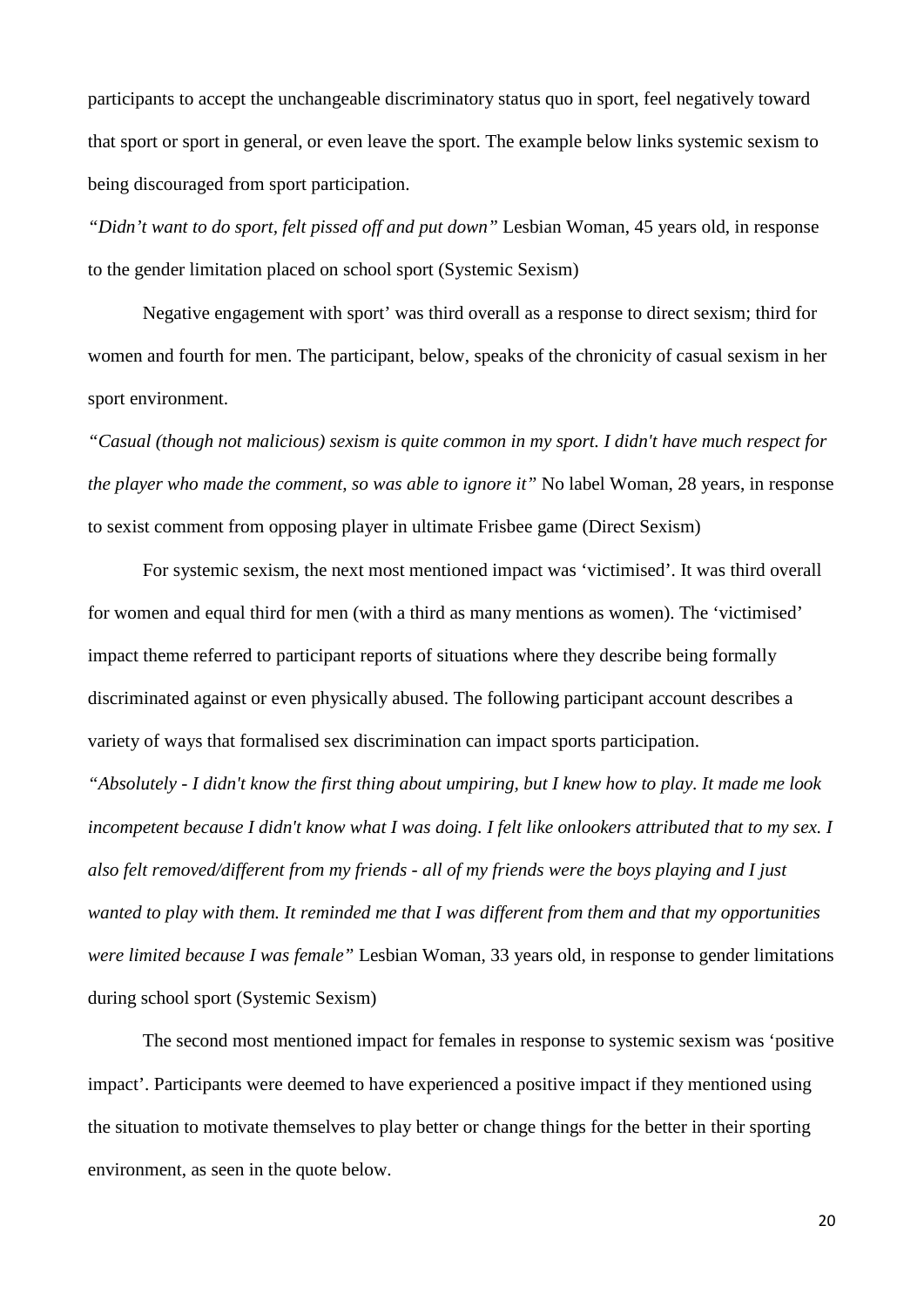*"Made me set out to prove that I could do it, made me want to beat the men more"* Lesbian Woman, 30 years old, in response to sexist comments during mixed gender cycling training (Direct Sexism)

Perhaps unsurprisingly, the top impact mentioned by males for systemic sexism was 'no impact'. Men are much less likely to face policies and structures, such as less access to better facilities or coaches, which discriminate against them based on gender [\(Henderson 1995\)](#page-33-6). 'No impact' meant that the situation reported by participants had no impact on them. Thus a number of men mentioned that systemic sexism, often something they observed in regard to women, had no impact on them personally.

The last impact of note for sexism was 'relationships'. It was the second most mentioned impact of direct sexism by men. The impact theme of 'relationships' referred to how an experience of discrimination affected the relationships participants had with people in their sport involvement. 'Relationships' impact included judging or avoiding those who contribute to discrimination in sport, being socially excluded, or empathising with other victims of discrimination, as seen in the following quote.

*"Didn't fit in with the cool gang at school"* Gay Man, 44 years old, referring social ostracism due to judgment over not being able to kick or throw during school sports

Turning to the impacts of homophobia experienced in sport, table 3 provides the frequencies of all the impact themes mentioned in relation to both explicit and implicit homophobia for both men and women.

### [INSERT TABLE 3 HERE]

Much like in response to sexism, 'negative emotional impact' was the most prolific impact of homophobia of either type. It was the most mentioned impact overall for both men and women in response to both explicit and implicit homophobia. For women, well over half of their mentioned impacts of explicit homophobia were 'negative emotional impact'; this was around a third for men. 'Negative emotional impact' also accounted for a third of the mentioned impacts of implicit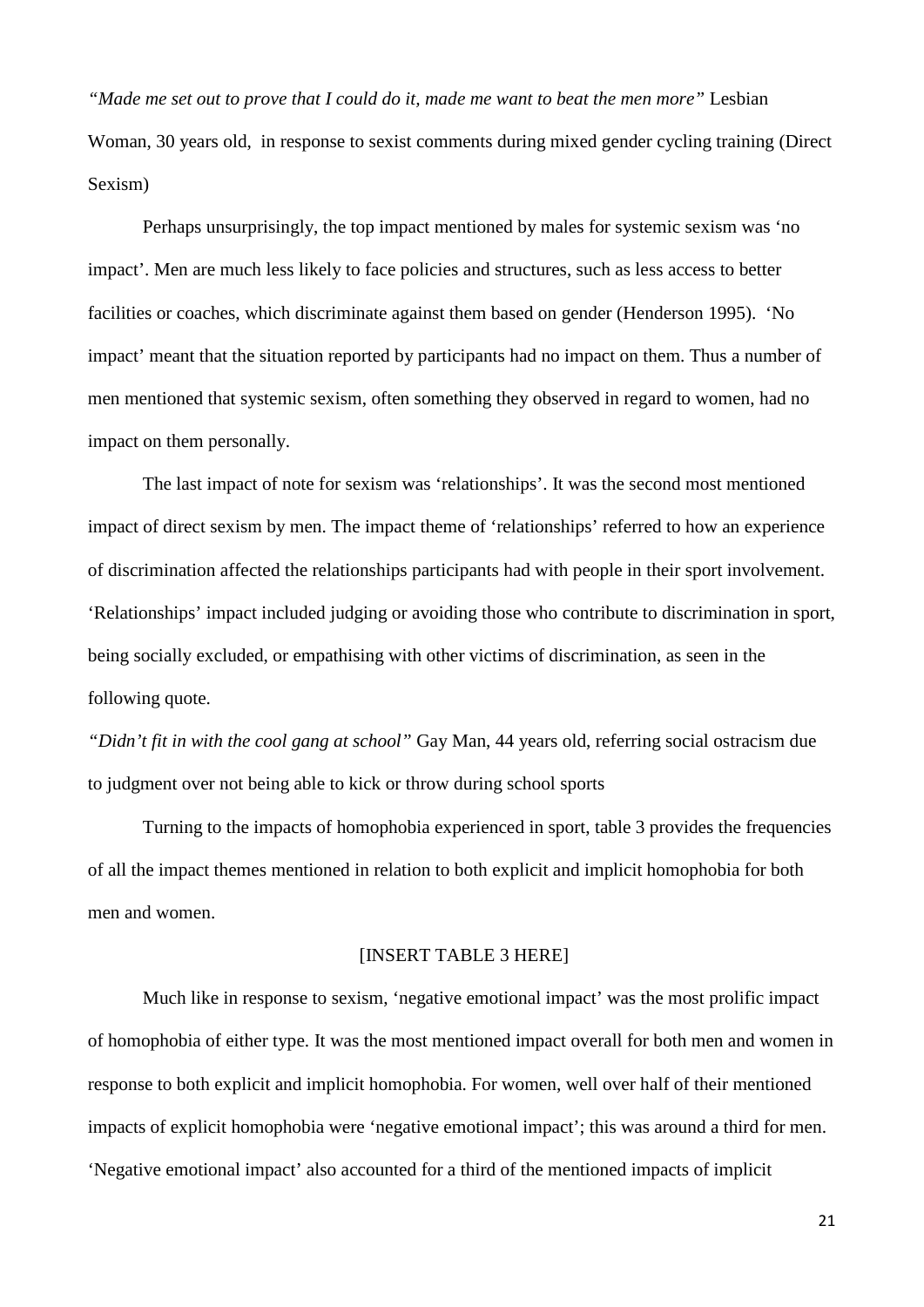homophobia for both men and women. The examples below reveal the emotional impact of explicit homophobia on one's emerging sexual identity and implicit homophobia on one's sense of belonging.

*"Hurtful, difficult as it came at a time I was struggling with my sexuality"* Gay Woman, 25 years old, in response to comments during a volleyball game (Explicit Homophobia) *"Felt more isolated from the team"* Queer Man, 26 years old, in response to team mates general homophobic comments during competition (Implicit Homophobia)

'Negative engagement with sport' was the next most prominent impact of explicit homophobia. It was the second most prolific impact for men and equal third for women, with almost a quarter of mentions for men and a tenth of mentions for women. This suggests men may be more put off sport by experiences of explicit homophobia. 'Negative engagement with sport' didn't rank highly in response to implicit homophobia. The quote below reveals how chronic experiences of explicit homophobia in sport can build till escape seems the best recourse.

*"The reoccurrence of such events led me to become increasingly uncomfortable in the club and eventually leave it"* Gay Man, 22 years Old, in response to threatening comments in a social setting at an Australian Rules football club (Explicit Homophobia)

An impact of note in response to homophobia was 'identity impact'. 'Identity impact' either influenced the way participants saw themselves or whether they expressed or acknowledged their sexual identity. This referred to situations that lead participants to feel negative about themselves because of their gender or sexuality, or reinforced that they needed to hide their sexuality. In response to explicit homophobia, it was the second most mentioned impact for women with around an eighth of mentions (although not included in table 3, it was also an eighth of mentions for males (18 mentions) and ranked fourth). This suggests directly targeted homophobia can impact identity related self-worth or reinforce the message you will not be accepted as your authentic self, as seen in the quote below.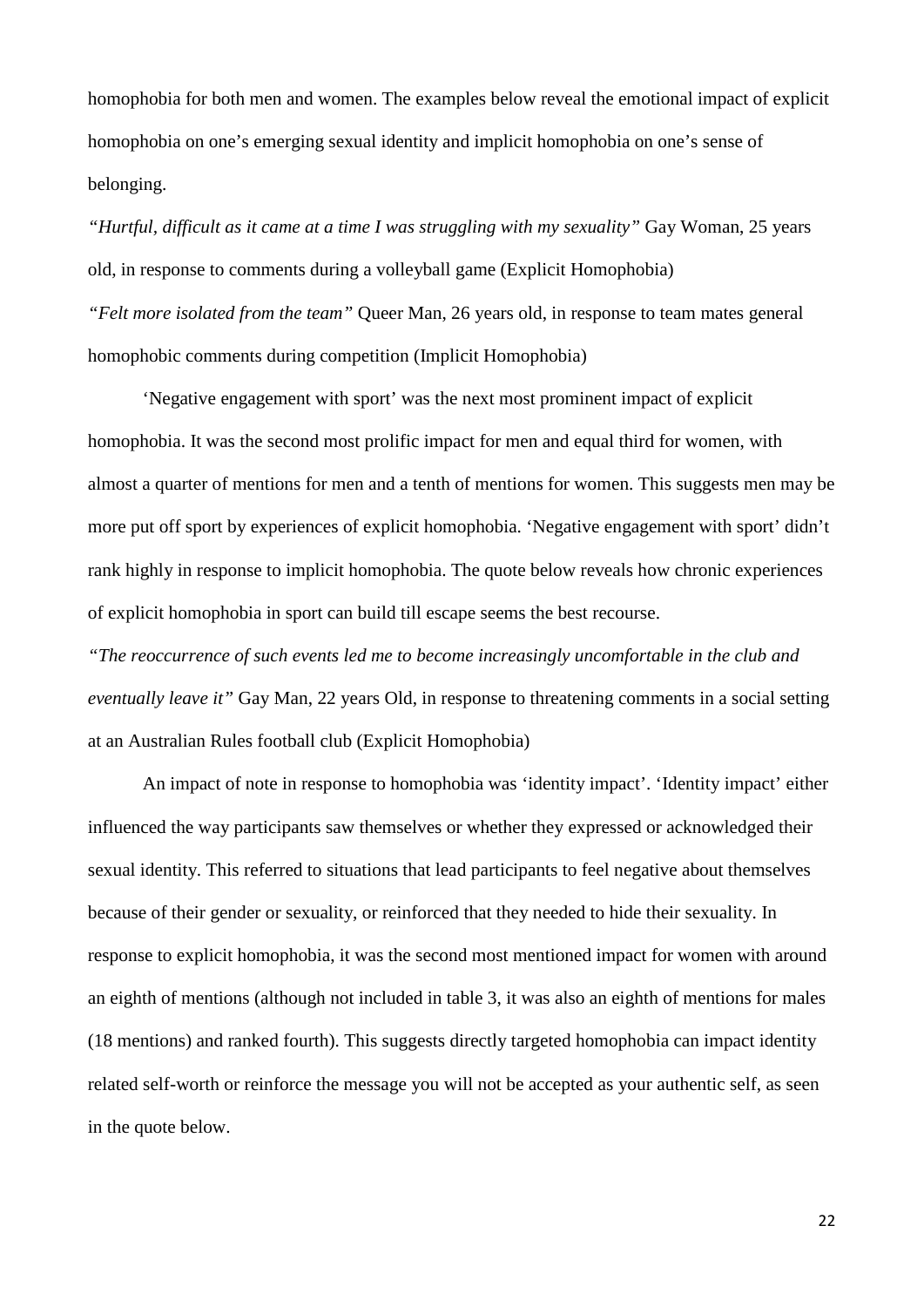*"Hurt, because I thought more people would realise that I was gay but wasn't ready to come out"*  Lesbian Woman, 23 years old, in response to homophobic slurs during school sport (Explicit Homophobia)

'Identity impact' was the second most mentioned impact type for both men and women in response to implicit homophobia, accounting for over a fifth of mentioned impacts. The following quote relays how implicit homophobia can reinforce the decision to conceal one's sexuality.

*"Very big (impact) as I was not yet out to anyone, and it reinforced the message that who I was something to be ashamed of",* Gay Man, 23 years old, in response to a coach using general homophobic language during a competition

For men another prominent impact in response to homophobia was 'positive impact'. It was third most frequently mentioned for men at a fifth of mentions. Much like women's response to direct sexism, in the face of direct personally targeted explicit homophobia, men looked to turn it into something positive, as seen below.

*"Didn't distract me at all – made me focus on winning the next point",* Gay Man, 40 years old, in response to a homophobic slur during a tennis match

For implicit homophobia, 'no impact' was the third most mentioned impact for both men (equal third) and women, accounting for about a sixth of impact mentions for each gender (but with relatively low numbers for women). Implicit homophobia at the gym did not affect the man quoted below.

*"None really. I think they are usually just showing off",* Gay Man, 44 years old, in response to general homophobic language heard around the gym

Equal third for men in response to implicit homophobia was impact to 'relationships'. It was cited by a small number of men, accounting for almost a sixth of men's mentions. The following quote shows how this man's connection with his team mates was damaged by their casual homophobia.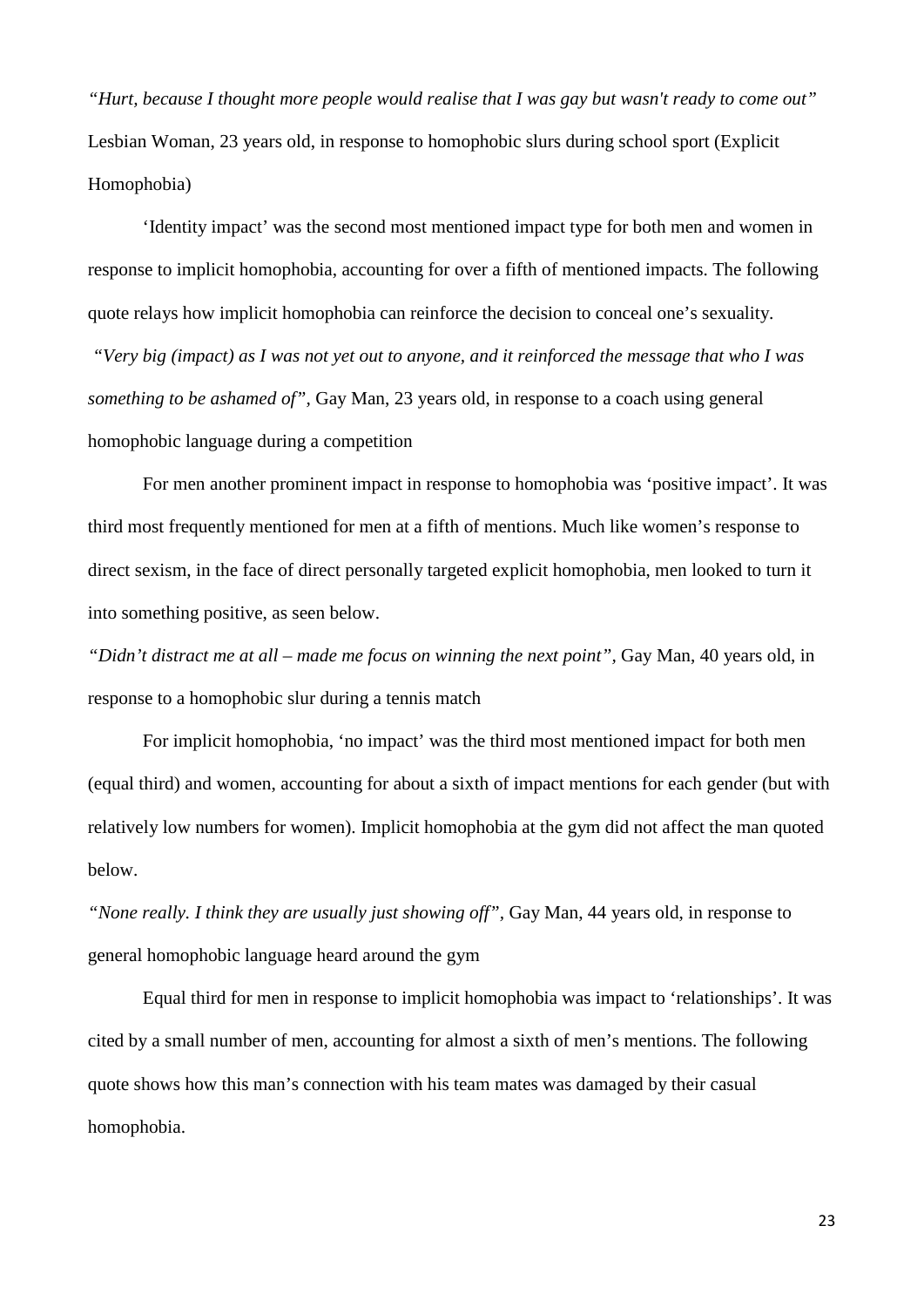*"Undermined my sexual confidence and ability to form mutually respectful relationships with team members"* Queer Man, 26 years old, in response to general homophobic jokes from team mates during a competition.

# **Discussion**

The results from this study indicate that LGB people report numerous sexist and homophobic discriminatory events within the various sport environments and these instances of social stress can be chronic and acute in nature and have a variety of psycho-social impacts on the individual. Women in the study reported more direct and systemic sexism than the men, whilst men disclosed more experiences of explicit and implicit homophobic events than the women. Sexism was reported to occur frequently and hence appears to be chronic and embedded in the structures and practices of the sport context. Overall, these reported experiences of sexism revealed a sociocultural context in which heterosexual men's sporting abilities, interests and achievements were often privileged over women's and that women's sporting participation and achievements were also subject to trivialisation and sexualisation. Furthermore, there were sixteen instances of victimisation and discrimination described by women as limiting their development and opportunities in sport. Sexism was also recalled and interpreted by study participants as a form of gender policing, in which same-sex attracted women and men had their femininity and masculinity called into question because of their presumed non-heterosexual orientation and/or the gendering of the sport they played.

Whilst homophobic events were not experienced as chronically as sexist events, they were more than double the number of sexist incidents reported by the participants in the study, and this was the leading discriminatory stressor reported by same-sex attracted men. Explicit homophobia included verbal abuse, bullying, assault, discriminatory treatment and the "othering" of LGB people within the mainstream sport environment. This mistreatment was directed at specific individuals and groups perceived to be LGB. Implicit homophobia worked more indirectly and pervasively to reinforce the heteronormative rules and norms of the sports environment as well as stigmatise LGB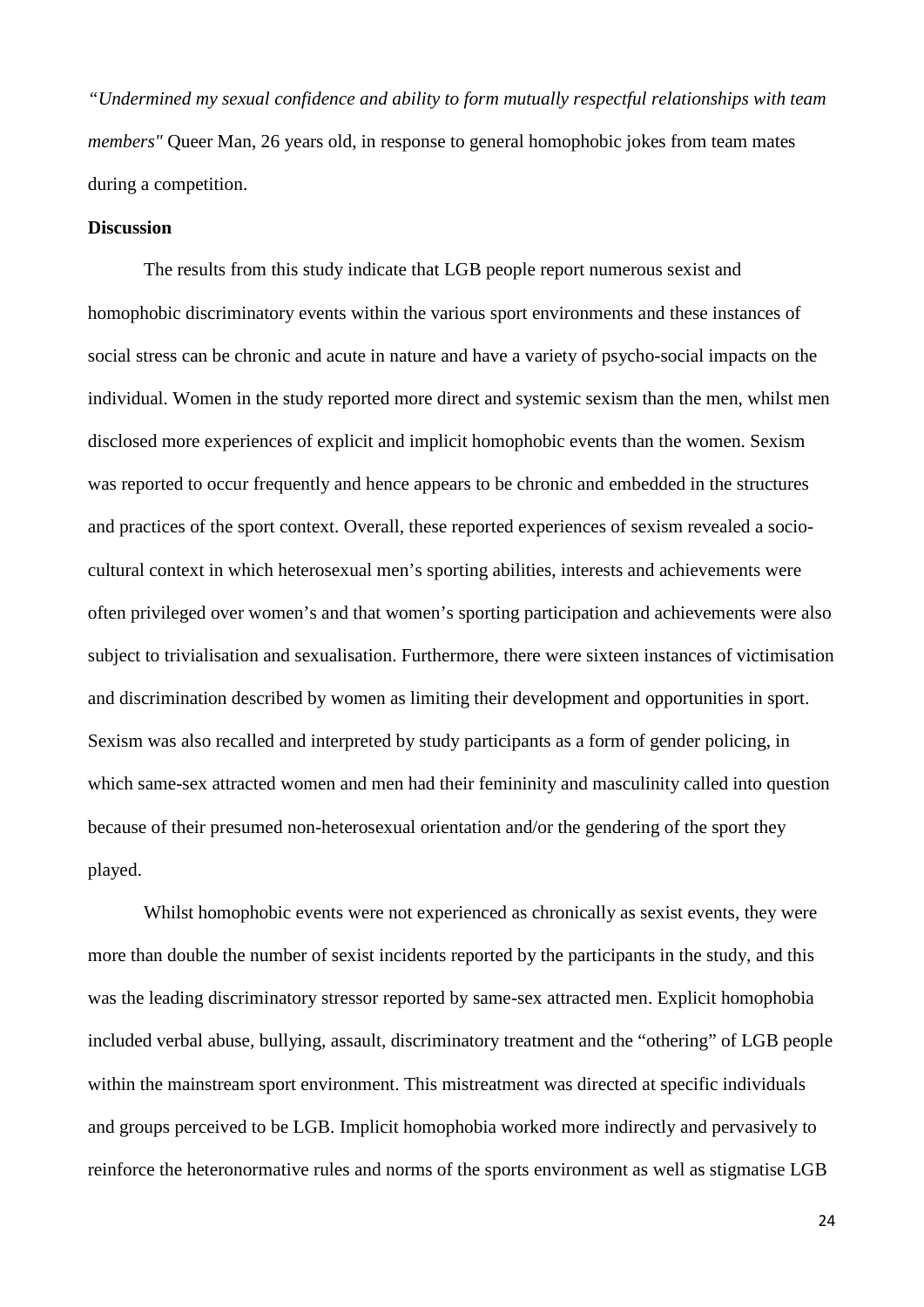people and affirm messages that they were less welcomed and accepted. The overall direction of this sexist and homophobic discrimination within sport, that of reproducing traditional gender divisions and the gender order which asserts and reinforces heterosexual male privilege and dominance, the marginalisation of women and the stigmatisation or "othering" of LGB people, is certainly reflected in the sociological, historical and psychological literature on gender, sexuality and sport spanning the 1990s – 2000s [\(Anderson 2005,](#page-31-8) [Brackenridge et al. 2008,](#page-31-1) [Hargreaves 1994,](#page-33-7) [Melton 2013,](#page-35-6) [Messner 2002,](#page-35-2) [Rowe and McKay 1999,](#page-36-1) [Sartore and Cunningham 2009\)](#page-36-4). This study confirms that homophobia and sexism are significant stressors for LGB people within community sport in contemporary Australia. Furthermore, these are classic cases of minority stress [\(Meyer](#page-35-0)  [2003\)](#page-35-0) for LGB sports participants in that the social stress is chronic and acute, largely emanates from the socio-cultural structures and discourses of mainstream sport, and hence are distal stressors often out of the control of the individual. These stressors are additional to the general social and competition based stressors experienced by sports participants.

The most prevalent impacts of these discriminatory experiences on LGB people were negative emotions and negative engagement with sport. A negative emotional impact was the most mentioned impact for women and men to both types of sexism and homophobia (with the exception of men and systemic sexism). This suggests that even if discrimination is not personally targeted at LGB people (e.g. implicit homophobia and systemic sexism) it still has an emotional toll on them. Negative feelings such as sadness, anger, defensiveness, distress, feeling uncomfortable and withdrawn, humiliation and shame, and affects such as depression were the most common responses. This suggests that the occurrence of incidental or chronic sexism and/or homophobia in sporting environments can inflict an emotional toll on LGB people who take part in those sporting pursuits. Emotional impacts may be in that moment (angry, humiliated) or can be more pervasive (depression). This result is noteworthy when placed in the context of the increased risk LGB people have for developing poor mental health [\(Cochran, Sullivan, and Mays 2003,](#page-32-1) [Corboz et al. 2008,](#page-32-2) [Cox et al. 2010,](#page-32-3) [Lewis et al. 2002,](#page-34-8) [Meyer 2003,](#page-35-0) [Meyer, Dietrich, and Schwartz 2008\)](#page-35-1), and the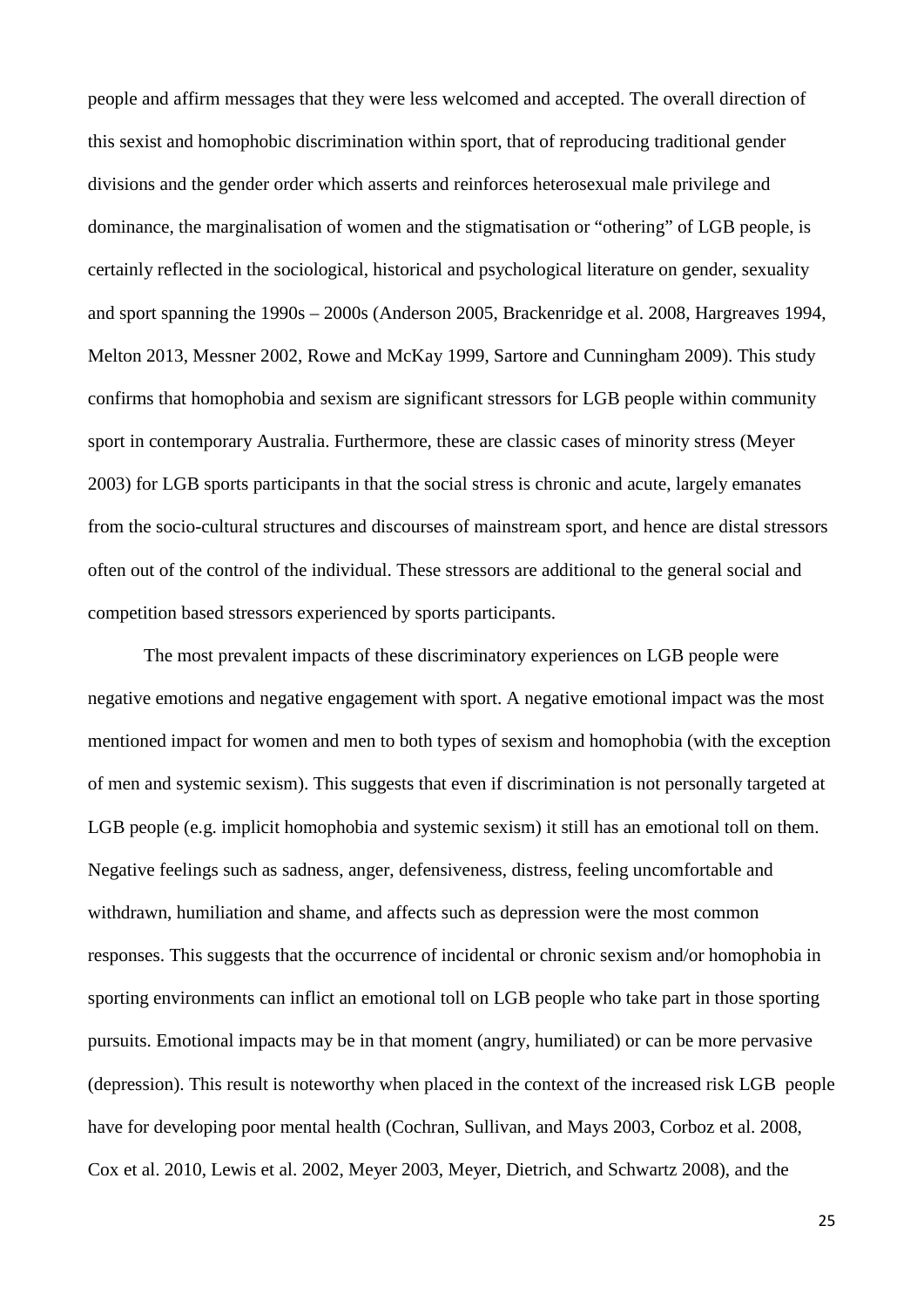mental health impact of lesbian stigma on same-sex attracted female athletes [\(Sartore-Baldwin and](#page-36-5)  [Cunningham 2010\)](#page-36-5).

Participants also discussed how their relationships to sport changed as an outcome of these stressors, including feelings of negativity to the specific sport environment that was the source of the stress, dislike of sport in general and for some being driven from the sport altogether. Results suggested that for women, systemic sexism lead to more negative engagement with sport as compared to direct sexism. Hence, sexism inherent in the systems of sport was more off-putting than when it is personally directed at participants. However, the reverse seemed true in response to homophobia. Explicit homophobia resulted in more negative sport engagement than did implicit homophobia, indicating that participants may have found ways to remain in sport as long as homophobia stayed implied. Some of the men in the study described how the sexism of their fellow heterosexual male club members towards women in the club also negatively affected their relationships with these men, resulting in distancing and avoidance rather than friendship and engagement.

Considering the strong evidence supporting the physical [\(Physical Activity Guidelines](#page-35-7)  [Advisory Committee 2008,](#page-35-7) [Morris, Waldo, and Rothblum 2001,](#page-35-8) [Paffenbarger Jr et al. 1986\)](#page-35-9) and mental health benefits [\(Eime et al. 2013\)](#page-33-8) of regular physical activity, of which sport is a vital component, these negative emotional and engagement impacts of minority stress in sport for LGB people is of concern. [Eime et al. \(2013, 9\)](#page-33-8) systematic review of the literature on the psychological and social health of sport participation emphasised that sports club involvement may be more beneficial for social health outcomes than individually based physical activity because of the "enhanced social connectedness, social support, peer bonding and self-esteem" provided within a sports club. Such social benefits are harder to attain in sports clubs and environments in which sexism, heterosexism and homophobia produce the negative emotional and social impacts found in this study. In fact, peer bonding and social connectedness may be achieved in these mainstream sport settings through discourses and practices that affirm heteronormative ideals of gender and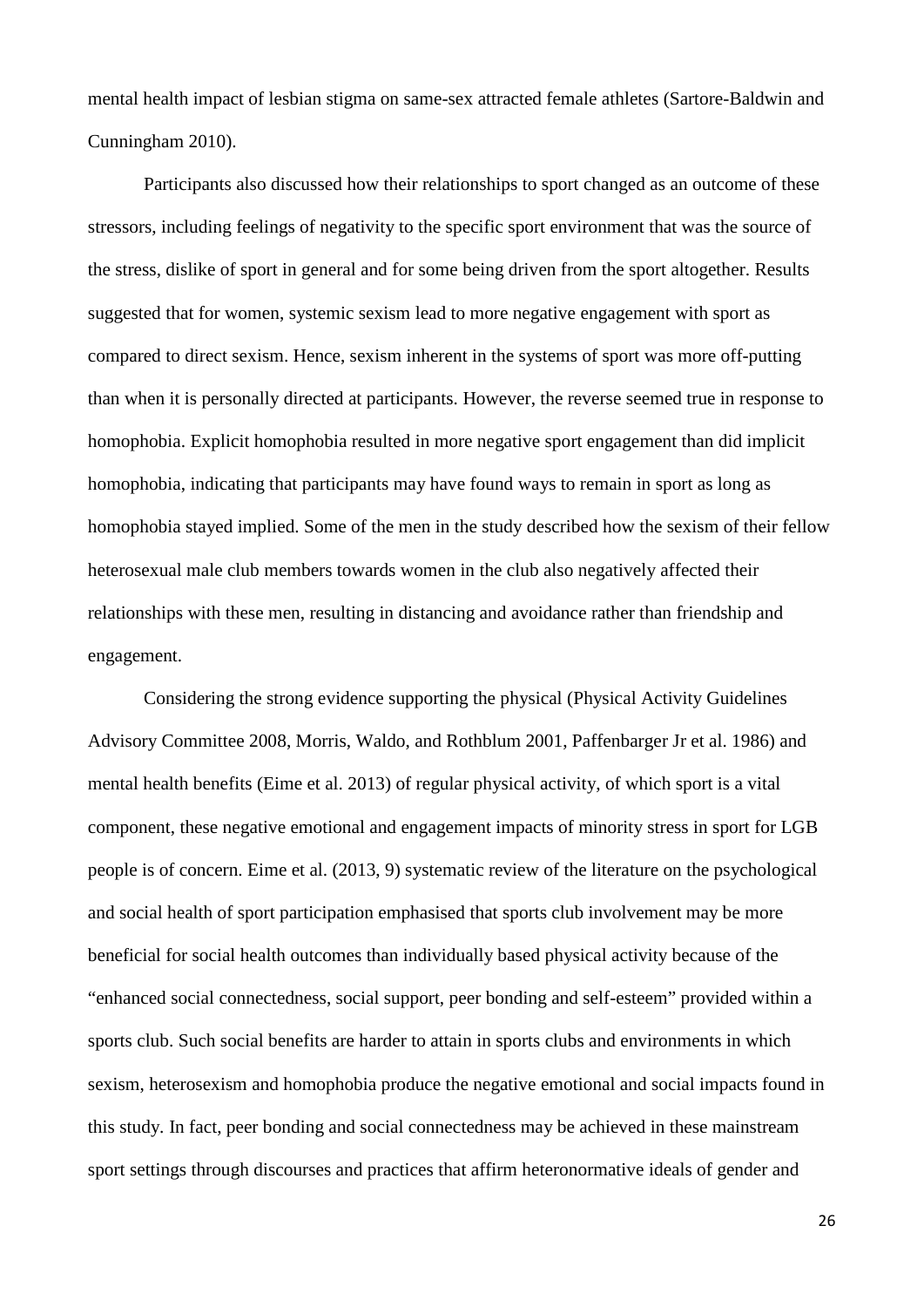sexuality. Through education and raising awareness about the experiences of LGB people in sport these widespread and somewhat naturalised binary ideals can be questioned and opened up to more complex and diverse understandings of gender and sexuality, promoting social connection that values diversity and inclusion within the sport environment.

In response to homophobia, the next most prominent impact in the sporting arena for our sample was impact on one's sense or expression of identity. Homophobia, disclosed by women in our sample, but more so by men, contributes to diminished self-identity in several ways. While sending the message that you are not 'OK' or are 'less than', it additionally feeds internalised homophobia [\(Meyer 2003\)](#page-35-0) and reinforces the notion that LGB people are not welcome in sport and should therefore hide their sexuality if they wish to participate. This is reflected in the Minority Stress Model [\(Meyer 2003\)](#page-35-0) which describes proximal *Minority Stress Processes* that include expectations of rejection, concealment of LGB identity and internalised homophobia. Myer suggests these proximal subjective processes are the internalised impact of someone appraising an environment or stressful event as hostile to their sexual minority identity. 'Identity impact' was more prominently mentioned in response to implicit homophobia, perhaps indicating that homophobia was seen to be an accepted part of the sporting culture or environment, even if not personally directed or intentional. Again, exclusion is at work here. The most frequently mentioned impacts in this study match some of the personal impacts of 'LGB negative' sport environments identified by Brackenridge and colleagues [\(2008\)](#page-31-1). These include frustration and fear (negative emotional impact), burnout and desire to leave (negative engagement with sport), and selfcensorship (identity impact).

Interestingly, when direct homophobia was experienced by men in this study (direct sexism was experienced by women – but fourth ranked), a reasonable proportion described positive impacts which involved them using the situation to motivate better sporting performances or spurred them on to change their sports environment for the better. It appears that when the discrimination/abuse is directed at the individual, it may be experienced more as a direct threat which compels the person to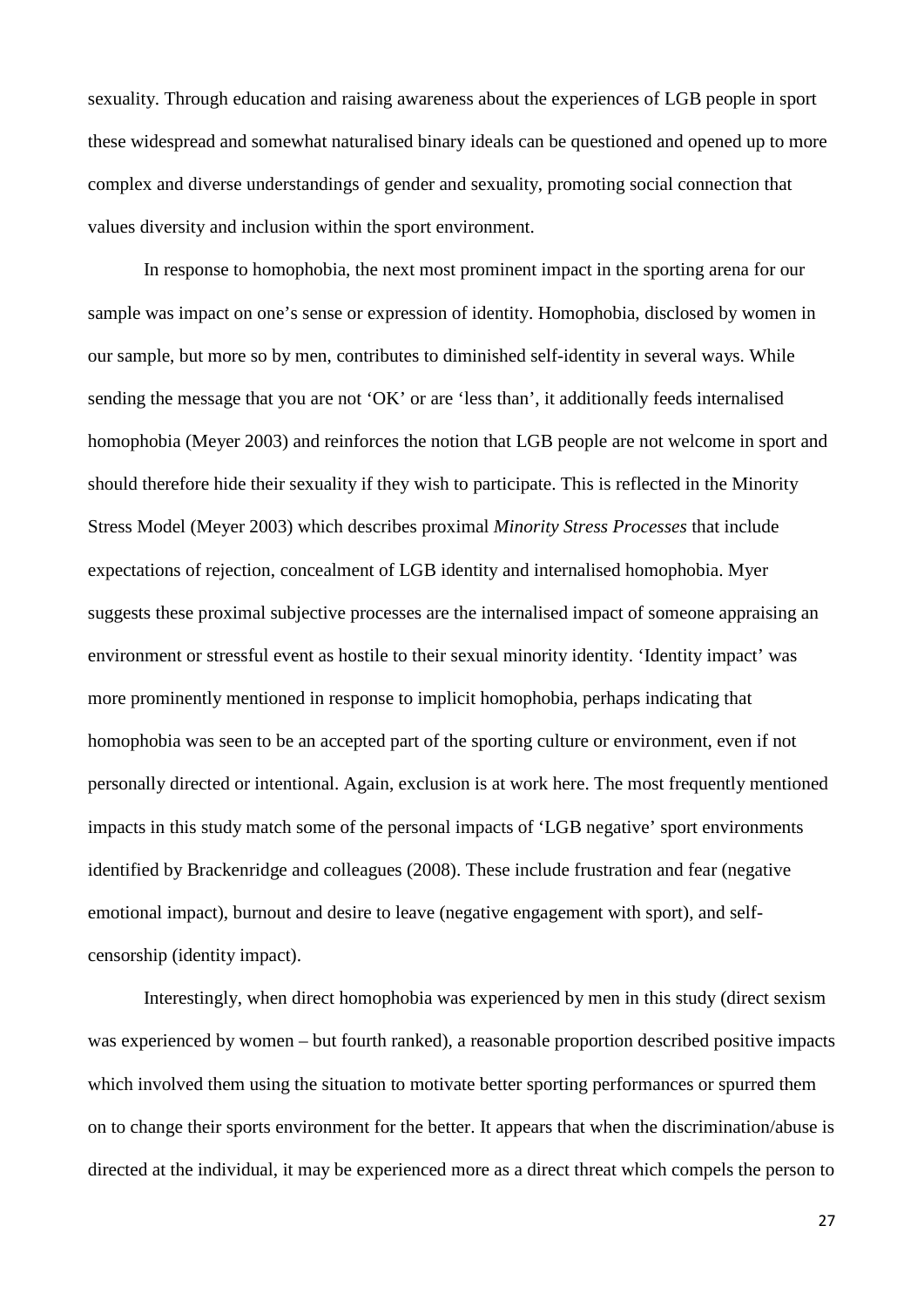defend themselves and/or respond with positive re-framing and actions. In contrast, there were far less positive impact responses described by women experiencing systemic sexism and implicit homophobia and men experiencing implicit homophobia. When discrimination and abuse is embedded at the organisational level and 'taken for granted' the culture of the sport is more difficult to challenge individually. This is especially so for a minority who are rendered largely invisible and lack solidarity due to the effects of heterosexism, stigma and shame. Safety through the 'closet' is often a necessity, but can also work against direct action for positive change. The inter-related effects of systemic sexism and implicit homophobia on same-sex attracted women in sport also produce formidable barriers for positive re-framing and intervention [\(Griffin 2014\)](#page-33-2).

# *Conclusion*

Results from the current paper suggest that sexism and homophobia are still potent influences on the sporting experiences of LGB people. These forms of discrimination can contribute to a negative relationship with sport and even result in individuals leaving or never engaging in sporting pursuits, thus being denied the many health and social benefits that sport and exercise participation provide. Discrimination that is embedded in the culture and social structure of sport environments, such as systemic sexism and implicit homophobia, impact LGB people emotionally and can disempower individuals or groups from directly challenging the heteronormative status quo. When discrimination is targeted directly at LGB sport participants, their self-concept can be negatively impacted, however this can also energise recipients to challenge discrimination or use it to motivate performance.

LGB social inclusion strategies in sport should combat discriminatory language and abuse, and be based on a new paradigm of connectedness based on embracing sexuality and gender equality, diversity and respect. Whilst more challenging to address, structural inequality in sport that maintains heterosexual male privilege and underpins the disempowering of and discriminating against women and gay men, also needs to be acknowledged and gradually transformed for this equality and respect for diversity to be enabled and sustained. Since the *Come Out to Play* survey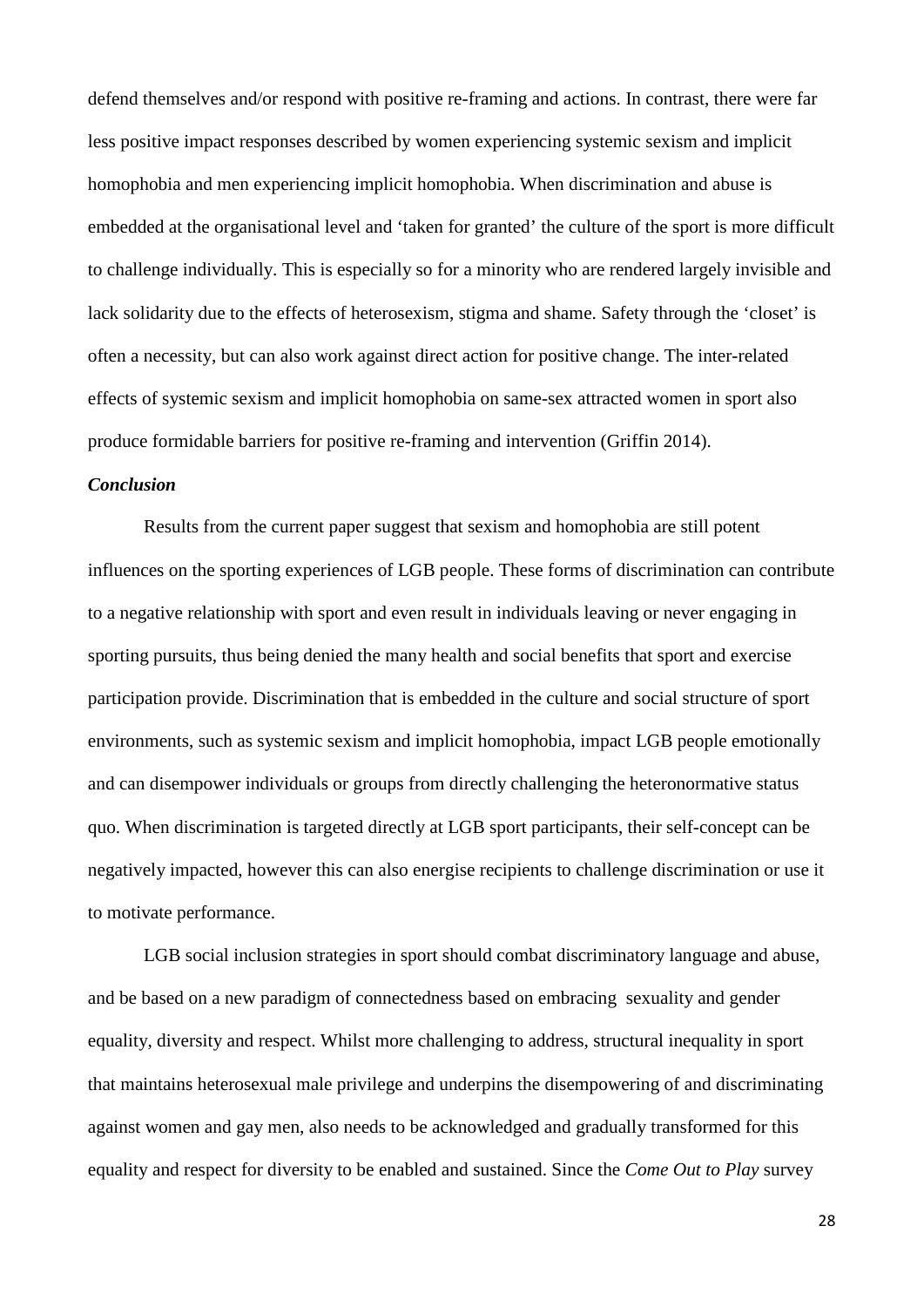was conducted, broad social change involving an increased acceptance of LGB people within mainstream social institutions of many western countries has occurred and the climate in sport has also become more open to LGB social inclusion strategies. In fact, the *Come Out to Play* research provided a catalyst for the first government funded community development oriented program to promote sexual and gender diversity in Australian sport, titled *Fair go, sport!*

(www.humanrightscommission.vic.gov.au/fair-go-sport-home). This strategy was piloted in field hockey at the national, state and local club level and involved strong leadership that championed inclusion and respect of LGBT peoples in the sport, the implementation of diversity inclusion policies and practices, education and awareness raising, and the staging of high profile and celebratory events that raised the visibility of and engaged hockey participants in LGBT inclusion. The *Fair go, sport!* approach to sexuality and gender diversity inclusion has also been effectively used in the secondary school sports setting within Victoria. Recognising the intertwining nature and emotional impact of sexism, homophobia and heterosexism on LGB sports people is a vital part of the journey to diversity and respect in sporting structures and environments. Furthermore, Cunningham has demonstrated the positive and productive impacts of LGBT inclusion on the organisational performance of university athletics departments within the USA that have a high sexual orientation diversity commitment and a strong proactive diversity strategy (2011).

A limitation of the present study was the lack of unique analysis of the experiences of bisexual participants as a separate group. This should be addressed by future research in addition to the impact of sport-based discrimination on gender and sex diverse participants. Future studies should also seek to employ a deeper exploration of the emotional, identity and sport engagement impacts of discrimination on LGB sport participants beyond the survey methodology utilised in the present study. It would also be beneficial to compare the experiences of LGB sports people who are out or not out to their peers. Further, some stories were more retrospective and while important to acknowledge, future research should seek to focus on current experiences of LGB sport involvement in order to make stronger conclusions about the current state of homophobia in sport.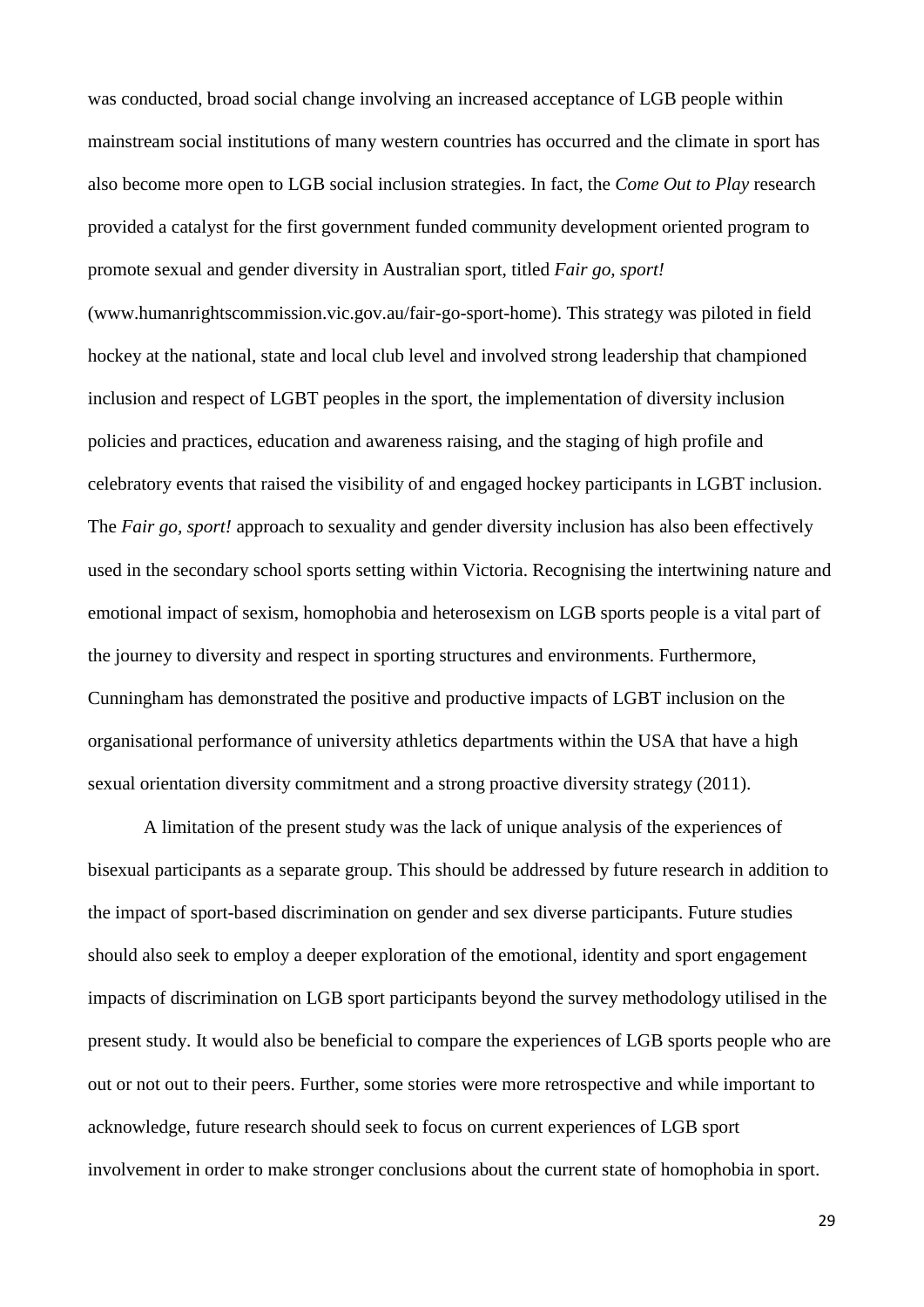Finally, the sporty sample would suggest a self-selection bias, this means that sporty LGB people could be overrepresented in the data and LGB people who have been put off sport were underrepresented.

# *Acknowledgments*

The authors thank the contributions of Come Out to Play authors, Melissa Sbaraglia (College of Sport and Exercise Science, Victoria University), and Professor Anne Mitchell and Associate Professor Lynne Hillier (Australian research Centre in Sex health and Society, La Trobe University). This project was funded by Victoria University, VicHealth and Asia-Pacific Outgames Legacy Fund.

#### *Notes on Authors*

Caroline M Symons is an Associate Professor and Deputy Dean of the College of Sport and Exercise Science at Victoria University (VU) and a research associate of the Institute of Sport, Exercise and Active Living (ISEAL) (VU), Melbourne, Australia. She was the lead researcher of Come Out To Play, which received the prestigious VicHealth, David Hill award for knowledge and translation in 2010. Caroline's research interest is in gender, sexuality and sport and LGBT inclusion in sport .

Grant A O'Sullivan is a health psychologist and researcher in the College of Sport and Exercise Science and ISEAL at VU, Melbourne. He has a particular research interest in LGBT inclusion in sport.

Remco Polman is a Professor and head of the Psychology Department at Bournemouth University in the UK. He has a particular interest in sport and exercise participation across the lifespan as well as outcomes of regular participation (e.g. mental health, academic achievement, cognitive functioning).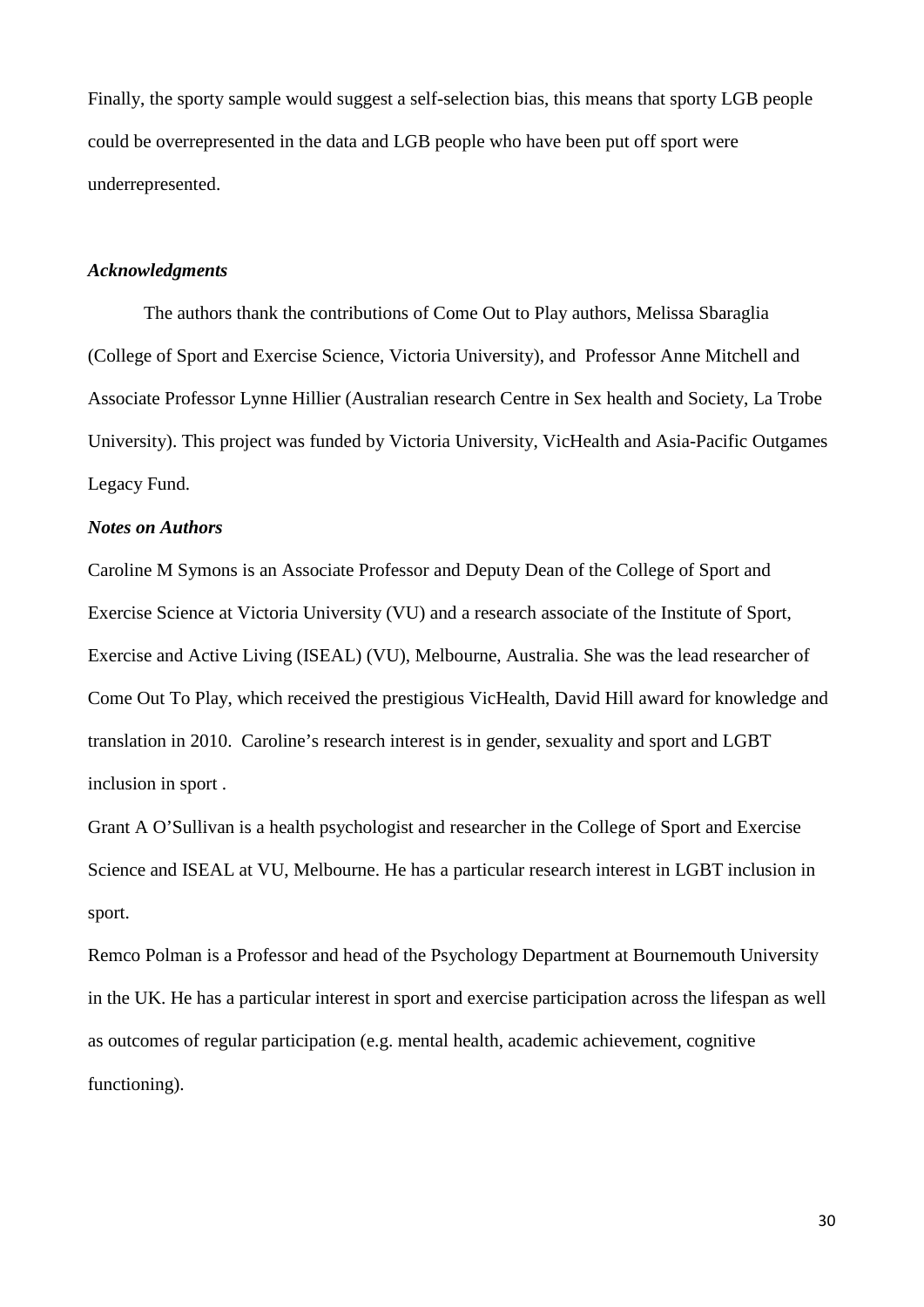# **References**

- <span id="page-31-2"></span>Albury, Kath, Moira Carmody, Clifton Evers, and Catharine Lumby. 2011. "Playing by the rules: researching, teaching and learning sexual ethics with young men in the Australian National Rugby League." *Sex Education* 11 (3):339-351.
- <span id="page-31-8"></span>Anderson, Eric. 2005. *In the Game: Gay Athletes and the Cult of Masculinity*. Albany, NY: State University of New York Press.
- <span id="page-31-3"></span>Anderson, Eric. 2011. "Masculinities and sexualities in sport and physical cultures: Three decades of evolving research." *Journal of Homosexuality* 58 (5):565-578. doi: 10.1080/00918369.2011.563652.
- <span id="page-31-4"></span>Anderson, Eric. 2015. "Assessing the sociology of sport: On changing masculinities and homophobia." *International Review for the Sociology of Sport* 50 (4-5):363-367. doi: 10.1177/1012690214538628.
- <span id="page-31-6"></span>Australian Bureau of Statistics. 2008. "What Motivates Australians to Participate in Sport?". Australian Bureau of Statistics, accessed 27 May 2014.

[http://www.abs.gov.au/AUSSTATS/abs@.nsf/Lookup/4156.0.55.001Feature+Article1Oct%202008.](http://www.abs.gov.au/AUSSTATS/abs@.nsf/Lookup/4156.0.55.001Feature+Article1Oct%202008)

- <span id="page-31-5"></span>Australian Bureau of Statistics. 2012. "Children's Participation in Cultural and Leisure Activities, Australia: Sports Participation ". Australian Bureau of Statistics, accessed 17 June 2016. [http://www.abs.gov.au/ausstats/abs@.nsf/Products/4901.0~Apr+2012~Main+Features~Sports+partic](http://www.abs.gov.au/ausstats/abs@.nsf/Products/4901.0%7EApr+2012%7EMain+Features%7ESports+participation?OpenDocument) [ipation?OpenDocument.](http://www.abs.gov.au/ausstats/abs@.nsf/Products/4901.0%7EApr+2012%7EMain+Features%7ESports+participation?OpenDocument)
- <span id="page-31-0"></span>Ayim, M, and B Houston. 1998. "A conceptual analysis of sexism and sexist education." In *Philosophy of Education: Society and Education*, edited by Paul Heywood Hirst and Patricia White, 322-349. London: Taylor & Francis.
- <span id="page-31-1"></span>Brackenridge, C, P Alldred, A Jarvis, K Maddocks, and I Rivers. 2008. *A Review of Sexual Orientation in Sport: Sportscotland Research Report no. 114*. Edinburgh: Sportscotland.
- <span id="page-31-7"></span>Braun, Virginia, and Victoria Clarke. 2006. "Using thematic analysis in psychology." *Qualitative Research in Psychology* 3 (2):77-101. doi: 10.1191/1478088706qp063oa.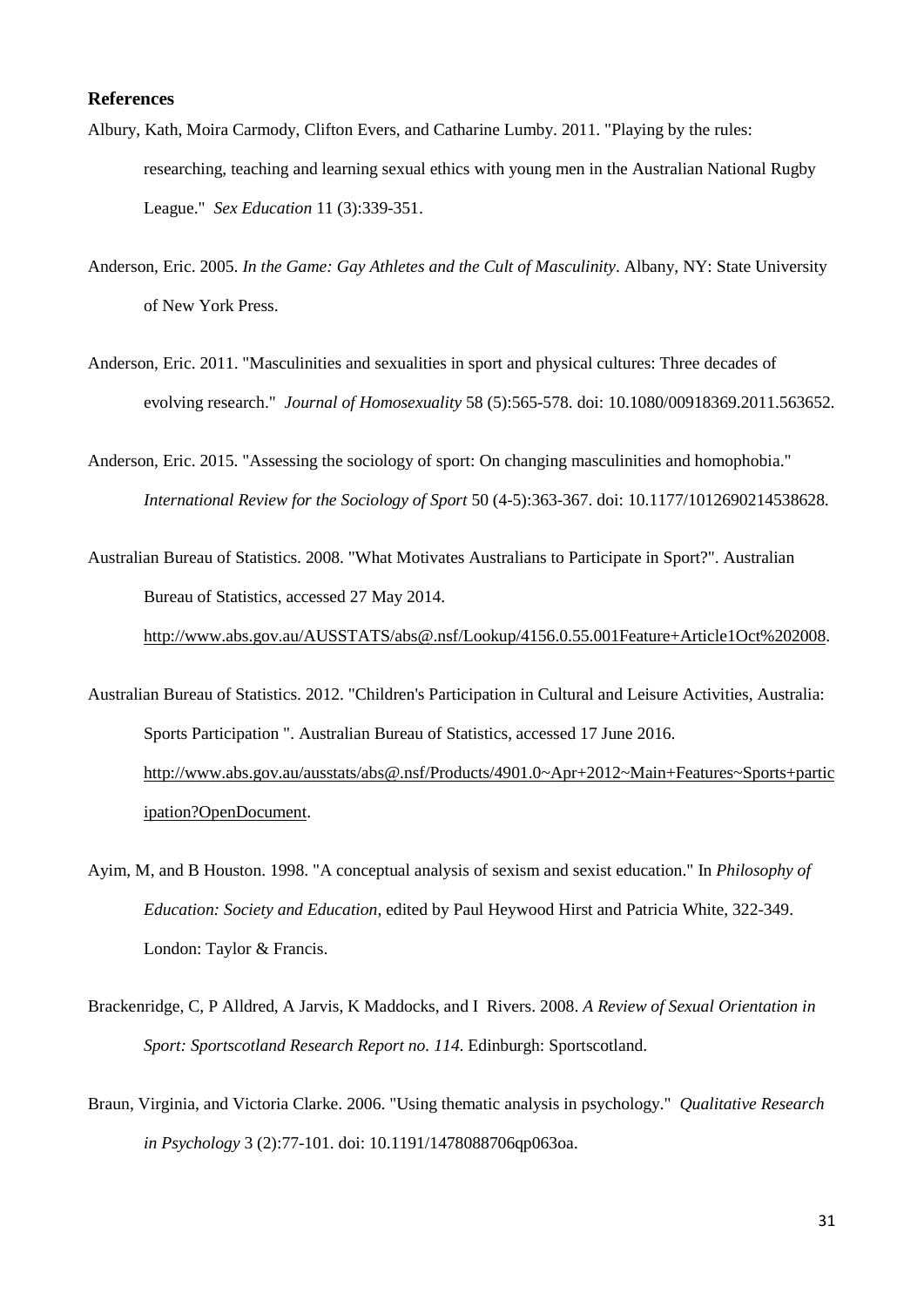- <span id="page-32-6"></span>Burton, Laura J. 2015. "Underrepresentation of women in sport leadership: A review of research." *Sport Management Review* 18 (2):155-165. doi: 10.1016/j.smr.2014.02.004.
- <span id="page-32-1"></span>Cochran, Susan D, J Greer Sullivan, and Vickie M Mays. 2003. "Prevalence of mental disorders, psychological distress, and mental health services use among lesbian, gay, and bisexual adults in the United States." *Journal of Consulting and Clinical Psychology* 71 (1):53-61. doi: 10.1037/0022- 006X.71.1.53.
- <span id="page-32-4"></span>Cole, Steve W, Margaret E Kemeny, Shelley E Taylor, and Barbara R Visscher. 1996. "Elevated physical health risk among gay men who conceal their homosexual identity." *Health Psychology* 15 (4):243- 251. doi: 10.1037/0278-6133.15.4.243.
- <span id="page-32-5"></span>Connell, Raewyn. 2008. "Masculinity construction and sports in boys' education: A framework for thinking about the issue." *Sport, Education and Society* 13 (2):131-145. doi: 10.1080/13573320801957053.
- <span id="page-32-2"></span>Corboz, Julienne, Gary Dowsett, Anne Mitchell, Murray Couch, Paul Agius, and Marian Pitts. 2008. *Feeling queer and blue: A Review of the Literature on Depression and Related Issues among Gay, Lesbian, Bisexual and Other Homosexually Active People, A Report from the Australian Research Centre in Sex, Health and Society, La Trobe University, prepared for beyondblue: the national depression initiative*. Melbourne: La Trobe University, Australian Research Centre in Sex, Health and Society.
- <span id="page-32-3"></span>Cox, Nele, Wim Vanden Berghe, Alexis Dewaele, and John Vincke. 2010. "Acculturation strategies and mental health in gay, lesbian, and bisexual youth." *Journal of Youth and Adolescence* 39 (10):1199- 1210. doi: 10.1007/s10964-009-9435-7.
- <span id="page-32-0"></span>Davies, Michelle. 2004. "Correlates of negative attitudes toward gay men: Sexism, male role norms, and male sexuality." *Journal of Sex Research* 41 (3):259-266.
- <span id="page-32-7"></span>Demers, Guylaine. 2006. "Homophobia in sport—fact of life, taboo subject." *Canadian Journal of Women in Coaching* 6 (2):1-13.
- <span id="page-32-8"></span>Denison, E, and A Kitchen. 2015. *Out on the Fields: The First International Study on Homophobia in Sport*. Sydney: Repucom.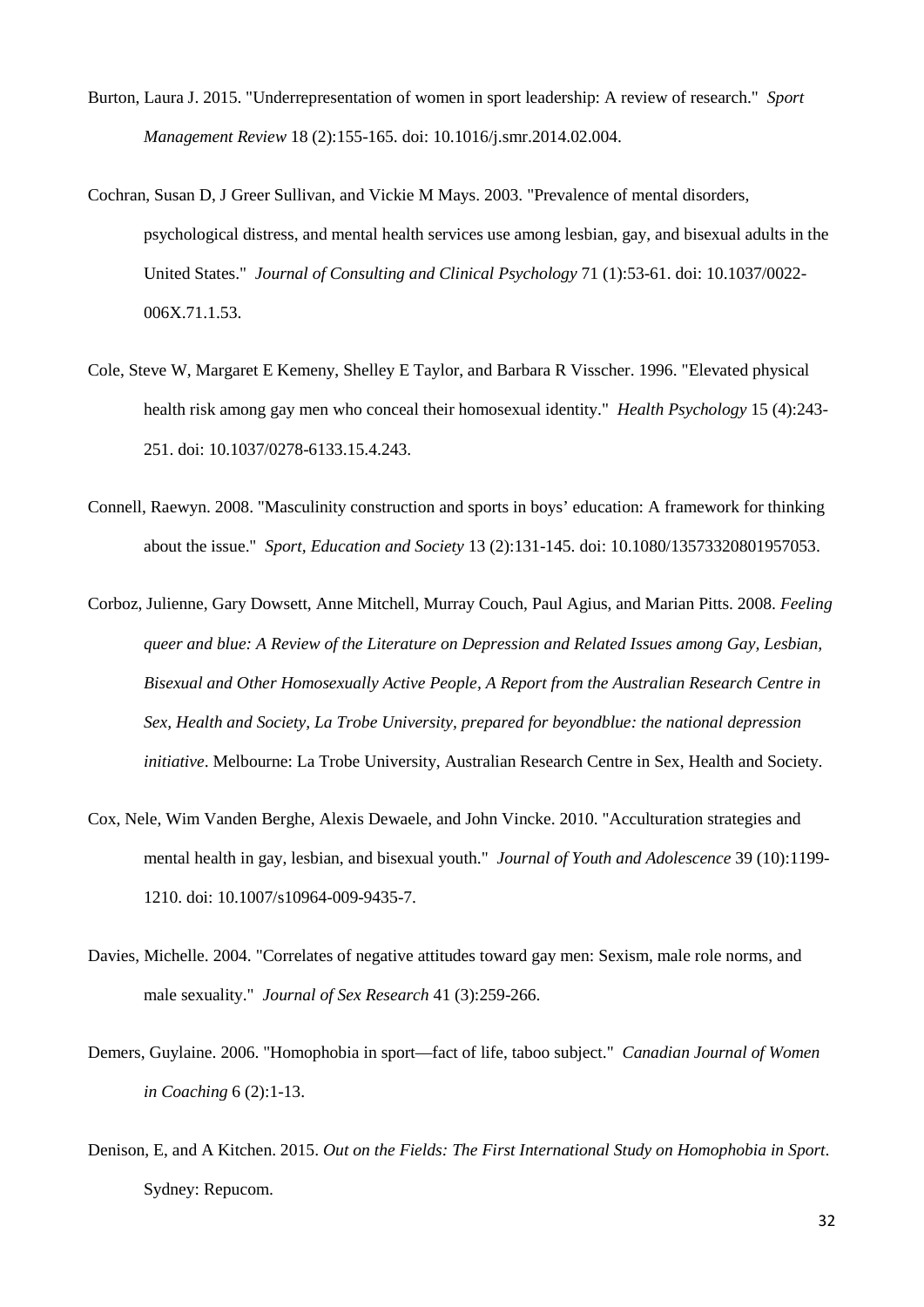- <span id="page-33-1"></span>DiPlacido, Joanne. 1998. "Minority stress among lesbians, gay men, and bisexuals: A consequence of heterosexism, homophobia, and stigmatization." In *Stigma and Sexual Orientation: Vol. 4. Understanding Prejudice Against Lesbians, Gay Men, and Bisexuals* edited by G. M. Herek. Thousand Oaks, CA: Sage Publications, Inc.
- <span id="page-33-8"></span>Eime, Rochelle M, Janet A Young, Jack T Harvey, Melanie J Charity, and Warren R Payne. 2013. "A systematic review of the psychological and social benefits of participation in sport for adults: informing development of a conceptual model of health through sport." *International Journal of Behavioral Nutrition and Physical Activity* 10 (135):1-14. doi: 10.1186/1479-5868-10-98.
- <span id="page-33-5"></span>GLSEN. 2013. *The Experiences of LGBT Students in School Athletics (Research Brief)*. New York: Gay Lesbian Straight Education Network.
- <span id="page-33-4"></span>Griffin, Pat. 1998. *Strong Women, Deep Closets: Lesbians and Homophobia in Sport*. Leeds and Champaign IL: Human Kinetics.
- <span id="page-33-2"></span>Griffin, Pat. 2014. "Sexism and homophobia in women's sport: Two steps forward and one step back." In *Routledge Handbook of Sport, Gender and Sexuality*, edited by Jennifer Hargreaves and Eric Anderson. Oxon and New York: Routledge.
- <span id="page-33-7"></span>Hargreaves, Jennifer. 1994. *Sporting females: Critical issues in the history and sociology of women's sport*. London and New York: Routledge.
- <span id="page-33-3"></span>Hargreaves, Jennifer. 2000. *Heroines of sport: The politics of difference and identity*. London and New York: Psychology Press.
- <span id="page-33-6"></span>Henderson, Jennifer L. 1995. "Gender Equity in Intercollegiate Athletics: A Commitment to Fairness." *Seton Hall Journal of Sport Law* 5 (1):133-163.
- <span id="page-33-0"></span>Herek, Gregory M. 1996. "Heterosexism and homophobia." In *Textbook of Homosexuality and Mental Health*, edited by RP Cabaj and TS Stein, 101-113. Arlington, VA: American Psychiatric Association.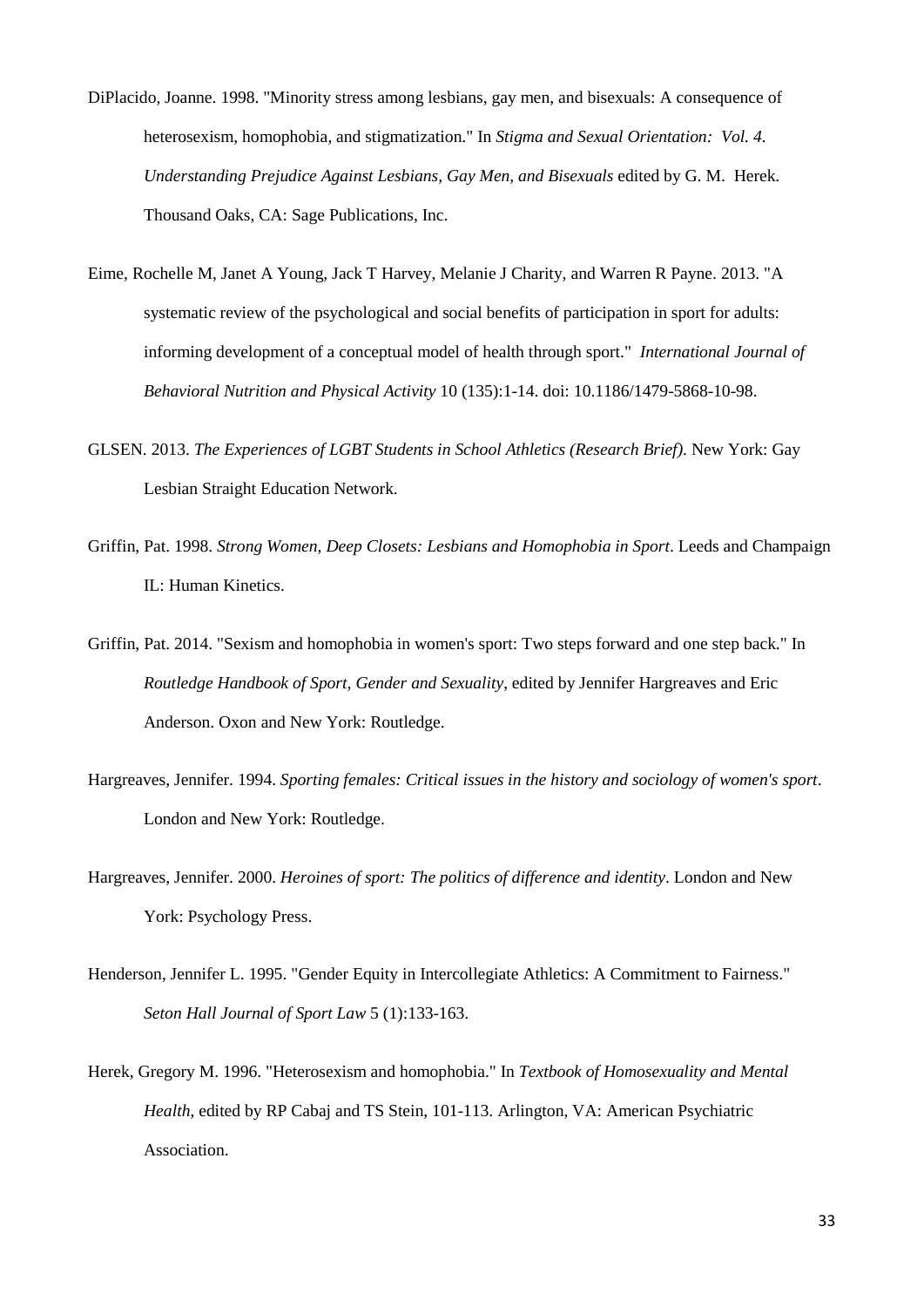- <span id="page-34-1"></span>Herek, Gregory M. 2000. "The psychology of sexual prejudice." *Current Directions in Psychological Science* 9 (1):19-22. doi: 10.1111/1467-8721.00051
- <span id="page-34-6"></span>Hillier, Lynne, Tiffany Jones, Marisa Monagle, Naomi Overton, Luke Gahan, Jennifer Blackman, and Anne Mitchell. 2010. *Writing Themselves in 3: The Third National Study on the Sexual Health and Wellbeing of Same Sex Attracted and Gender Questioning Young People*. Melbourne: Australian Research Centre in Sex, Health and Society, La Trobe University.
- <span id="page-34-3"></span>Kolnes, Liv-Jorunn. 1995. "Heterosexuality as an organizing principle in women's sport." *International Review for the Sociology of Sport* 30 (1):61-77. doi: 10.1177/101269029503000104.
- <span id="page-34-5"></span>Krane, Vikki, and Heather Barber. 2003. "Lesbian experiences in sport: A social identity perspective." *Quest* 55 (4):328-346. doi: 10.1080/00336297.2003.10491808.
- <span id="page-34-7"></span>Krippendorff, Klaus. 2012. *Content Analysis: An Introduction to its Methodology*. Thousand Oaks, CA: Sage.
- <span id="page-34-0"></span>Lee, Woojun, and George B Cunningham. 2016. "Gender, Sexism, Sexual Prejudice, and Identification with US Football and Men's Figure Skating." *Sex Roles* 74 (9-10):464-471.
- <span id="page-34-8"></span>Lewis, Robin J, Valerian J Derlega, Andrea Berndt, Lynn M Morris, and Suzanna Rose. 2002. "An empirical analysis of stressors for gay men and lesbians." *Journal of Homosexuality* 42 (1):63-88. doi: 10.1300/J082v42n01\_04.
- <span id="page-34-2"></span>Lottes, Ilsa L, and Eric Anthony Grollman. 2010. "Conceptualization and assessment of homonegativity." *International Journal of Sexual Health* 22 (4):219-233. doi: 10.1080/19317611.2010.489358.
- <span id="page-34-4"></span>Martens, MP, and M Mobley. 2005. "Straight guys working with gay guys: Homophobia and sport psychology service delivery." In *Sport Psychology in Practice*, edited by M. B Andersen, 249-263. Champaign, IL: Human Kinetics.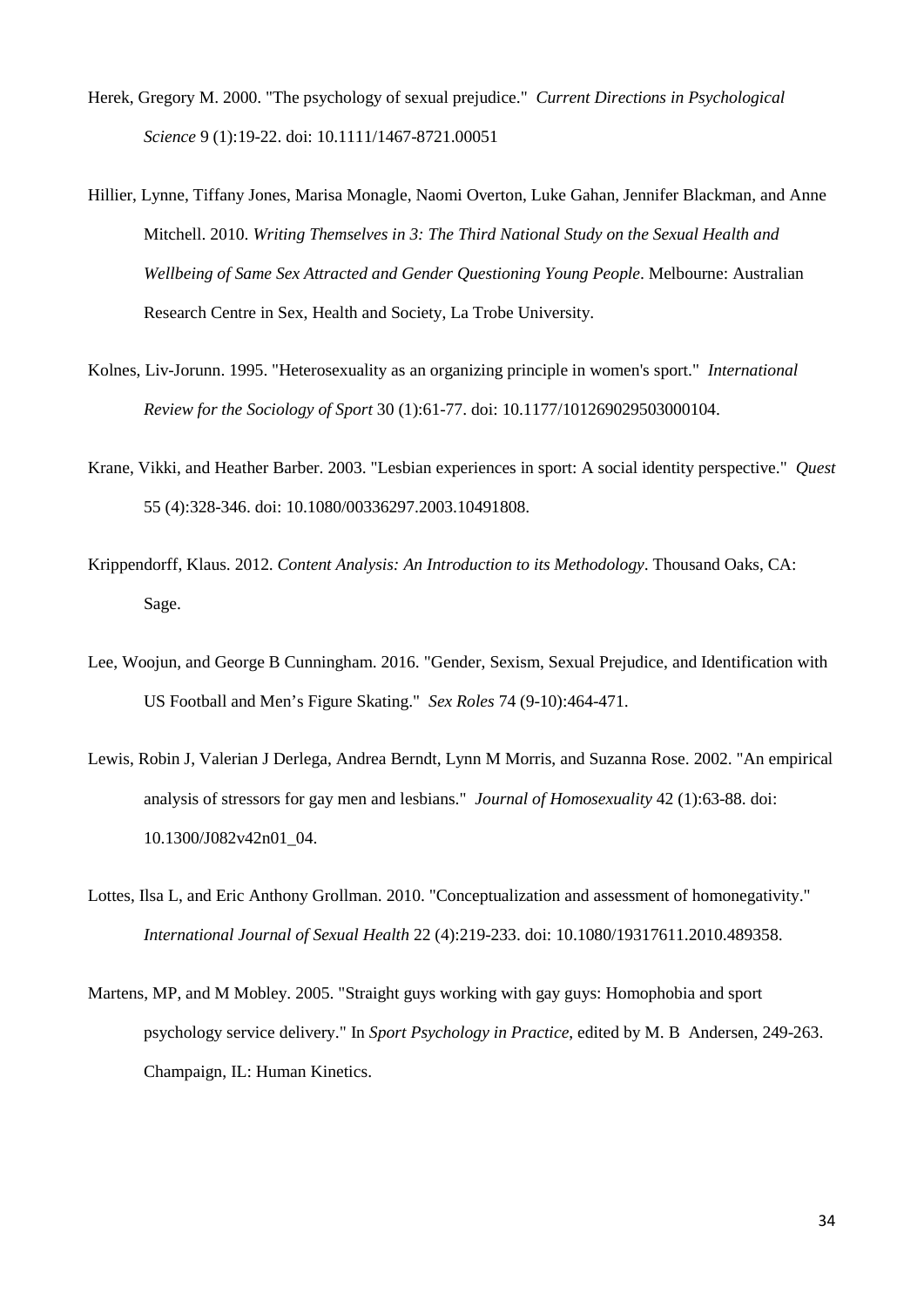- <span id="page-35-3"></span>Melton, EN, and GB Cunningham. 2012. "When identities collide: Exploring multiple minority stress and resilience among college athletes." *Journal for the Study of Sports and Athletes in Education* 6 (1):45-66. doi: 10.1179/ssa.2012.6.1.45.
- <span id="page-35-6"></span>Melton, N. E. . 2013. "Women and the lesbian stigma." In *Sexual Minorities in Sports: Prejudice at Play*, edited by Melanie L Sartore-Baldwin, 11-30. Boulder, CO: Lynne Rienner Publishers.

<span id="page-35-2"></span>Messner, Michael A. 2002. *Taking the field: Women, men, and sports*. Minneapolis: U of Minnesota Press.

- <span id="page-35-0"></span>Meyer, Ilan H. 2003. "Prejudice, social stress, and mental health in lesbian, gay, and bisexual populations: conceptual issues and research evidence." *Psychological Bulletin* 129 (5):674-697. doi: 10.1037/0033-2909.129.5.674.
- <span id="page-35-1"></span>Meyer, Ilan H, Jessica Dietrich, and Sharon Schwartz. 2008. "Lifetime prevalence of mental disorders and suicide attempts in diverse lesbian, gay, and bisexual populations." *American Journal of Public Health* 98 (6):1004-1006. doi: 10.2105/AJPH.2006.096826.
- <span id="page-35-8"></span>Morris, Jessica F, Craig R Waldo, and Esther D Rothblum. 2001. "A model of predictors and outcomes of outness among lesbian and bisexual women." *American Journal of Orthopsychiatry* 71 (1):61-71. doi: 10.1037/0002-9432.71.1.61
- <span id="page-35-4"></span>National Union of Students. 2012. *Out in Sport: LGBT Students' Experiences of Sport*. London: National Union of Students UK.
- <span id="page-35-9"></span>Paffenbarger Jr, Ralph S, Robert Hyde, Alvin L Wing, and Chung-Cheng Hsieh. 1986. "Physical activity, all-cause mortality, and longevity of college alumni." *New England Journal of Medicine* 314 (10):605-613. doi: S10.1056/NEJM198603063141003
- <span id="page-35-5"></span>Patton, Michael Q. 1999. "Enhancing the quality and credibility of qualitative analysis." *Health Services Research* 34 (5 Pt 2):1189-1208.
- <span id="page-35-7"></span>Physical Activity Guidelines Advisory Committee. 2008. *Physical Activity Guidelines for Americans*. Washington, DC: US Department of Health and Human Services.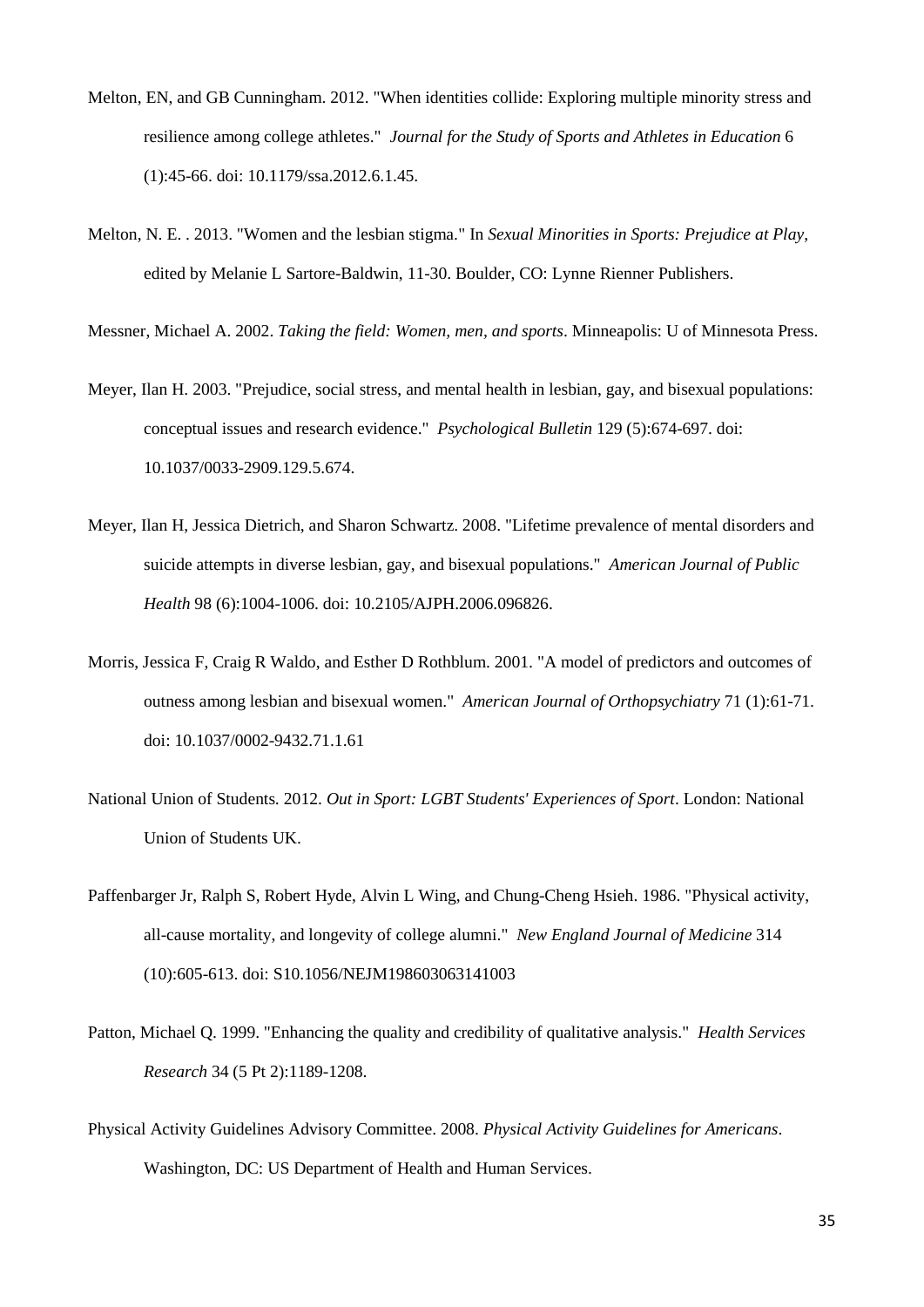- <span id="page-36-1"></span>Rowe, David, and Jim McKay. 1999. "Sport: Still a man's game." *Journal of Interdisciplinary Gender Studies* 3 (2):113-128.
- <span id="page-36-0"></span>Sartore-Baldwin, Melanie L. 2013. "Gender, sexuality and prejudice in sport." In *Sexual Minorities in Sports: Prejudice at Play*, edited by M. L. Sartore-Bladwin, 1-11. Boulder, CO: Lynne Rienner Publishers.
- <span id="page-36-5"></span>Sartore-Baldwin, Melanie L, and George B Cunningham. 2010. "The Lesbian Label as a Component of Women's Stigmatization in Sport Organizations: An Exploration of Two Health and Kinesiology Departments." *Journal of Sport Management* 24 (5):481-501.
- <span id="page-36-4"></span>Sartore, Melanie L, and George B Cunningham. 2009. "Gender, sexual prejudice and sport participation: Implications for sexual minorities." *Sex Roles* 60 (1-2):100-113. doi: 10.1007/s11199-008-9502-7.
- <span id="page-36-3"></span>Sundstrom, Leonora J, Daryl Marchant, and Caroline Symons. 2011. "Play–But Don 't Stay: Women Leaders in Australian Sport." In *Sport, Culture and Society: Approaches, Methods and Perspectives*, edited by R Hess, Michael Burke, Claire Hanlon and Carl Thomen, 107-126. Melbourne: Maribyrnong Press.
- <span id="page-36-2"></span>Symons, C, and M Klugman. 2014. "The silence after the storm: Australian Rules Football and sexuality." In *Acts of Love and Lust*, edited by R Reynolds, Featherstone, L and Jennings, R. Cambridge: Cambridge Scholarly Press.
- <span id="page-36-6"></span>Symons, Caroline, Grant O'Sullivan, Erika Borkoles, Mark B Andersen, and Remco CJ Polman. 2014. *The Impact of Homophobic Bullying During Sport and Physical Education Participation on Same-Sex-Attracted and Gender-Diverse Young Australians' Depression and Anxiety Levels "The Equal Play Study"*. Melbourne: Institue of Sport, Excerise and Active Living (ISEAL) and the School of Sport and Exercise at Victoria University.
- <span id="page-36-7"></span>Symons, Caroline, Melissa Sbaraglia, Lynne Hillier, and Anne Mitchell. 2010. *Come Out to Play: The Sports Experiences of Lesbian, Gay, Bisexual and Transgender (LGBT) People in Victoria*. Melbourne: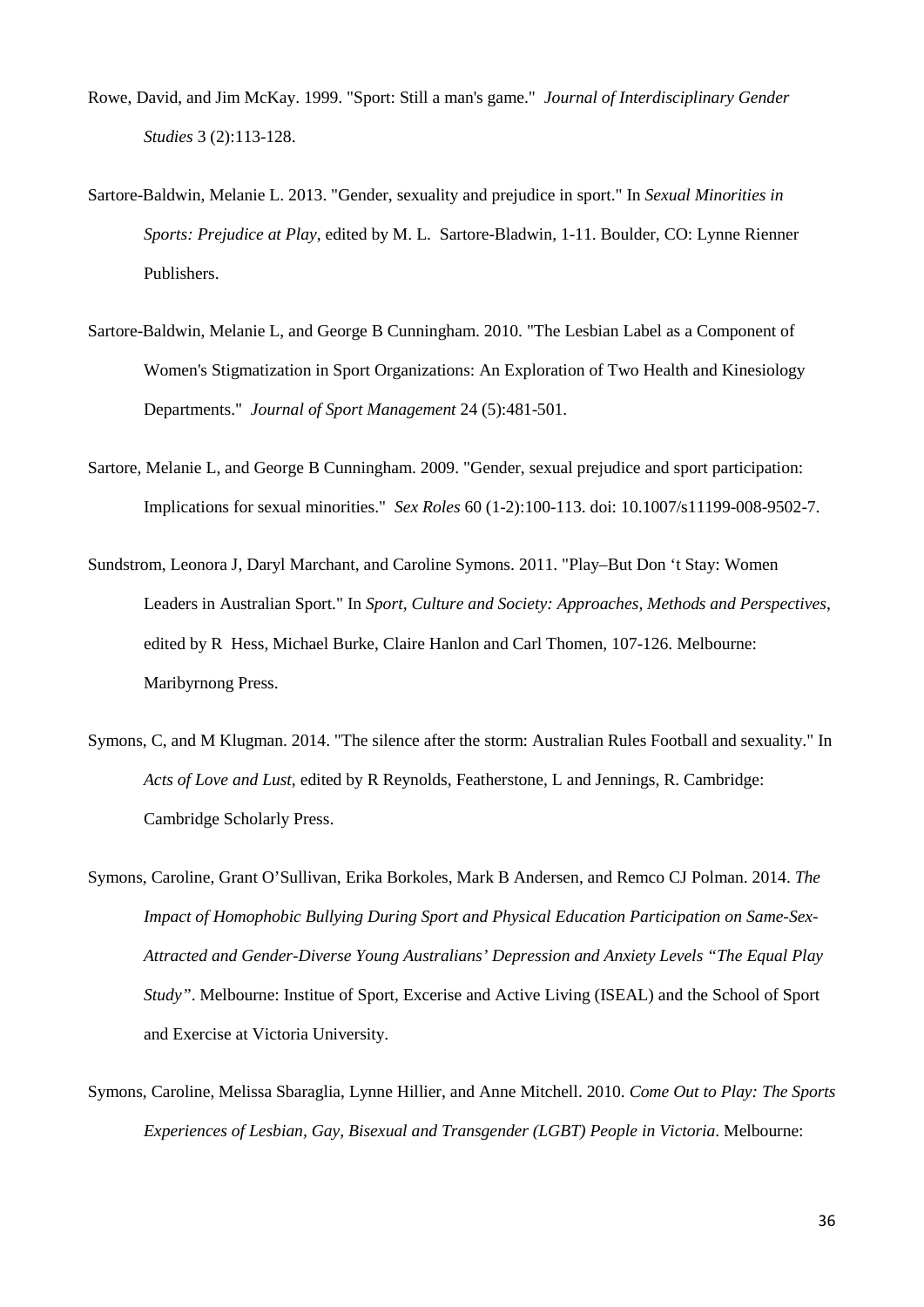Institue of Sport, Excerise and Active Living (ISEAL) and the School of Sport and Exercise at Victoria University.

- <span id="page-37-2"></span>The Australian Sports Commission. 2009. *The Future of Sport in Australia*. Canberra: The Australian Government.
- <span id="page-37-3"></span>Ward, T. 2010. *Sport in Australian National Identity*, *Sport in the Global Society – Contemporary Perspectives*. Oxford: Routledge.

<span id="page-37-1"></span>Weinberg, George H. 1972. *Society and the healthy homosexual*. New York: Macmillan.

<span id="page-37-0"></span>Whitley Jr, Bernard E. 2001. "Gender-role variables and attitudes toward homosexuality." *Sex Roles* 45 (11- 12):691-721.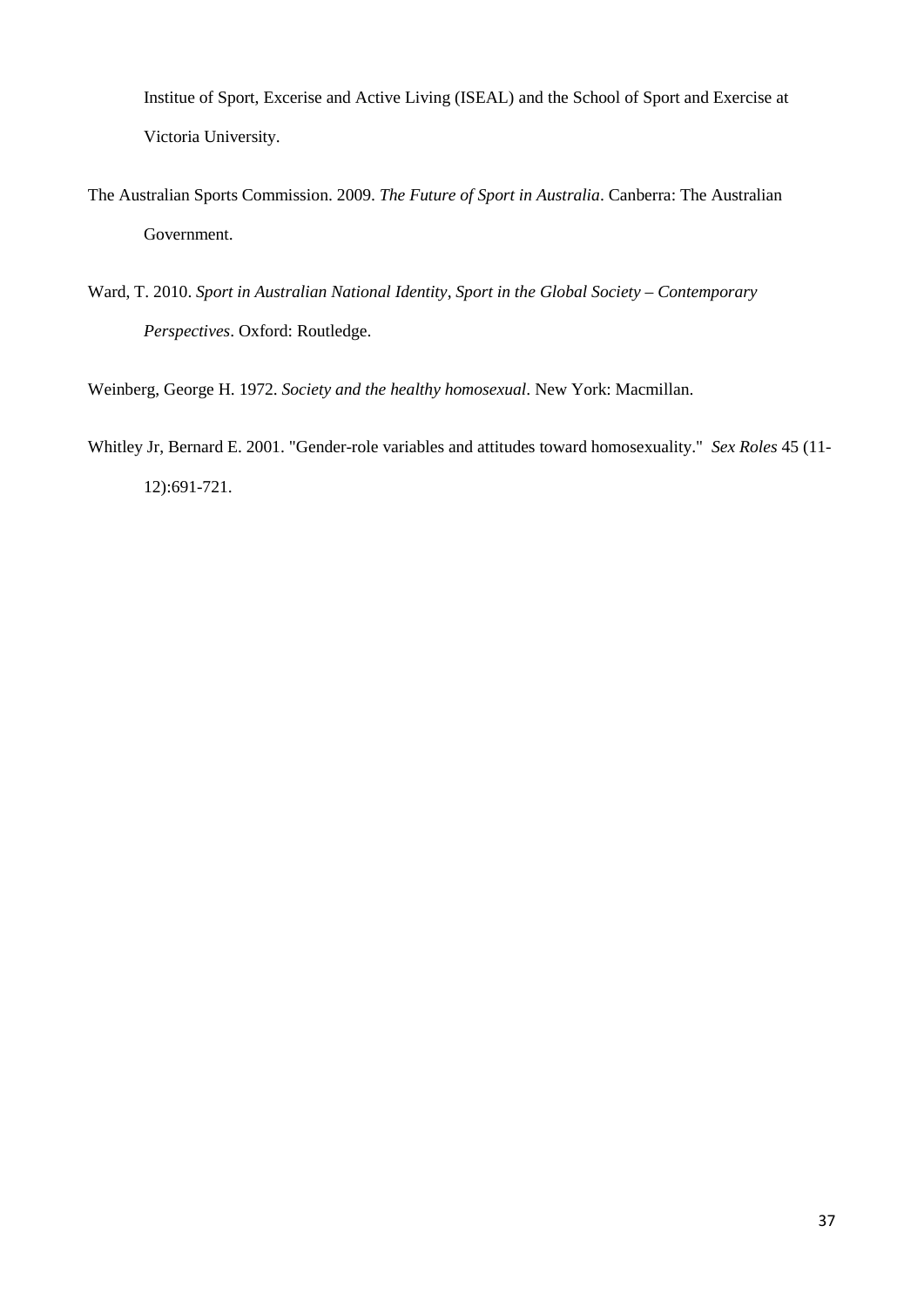Table 1: Frequency of Different Sexism and Homophobia Themes Drawn from Discriminatory Events Reported by Women and Men

| Stressor                                   | Women      | Men          | Total |
|--------------------------------------------|------------|--------------|-------|
|                                            |            |              |       |
| <b>Systemic Sexism</b>                     | 51 (81.0%) | $12(19.0\%)$ | 63    |
| Direct Sexism                              | 52 (80%)   | 13 (20%)     | 65    |
| Explicit Homophobia 57 (35.6%) 103 (64.4%) |            |              | 160   |
| Implicit Homophobia 22 (38.6%)             |            | 35 (61.4%)   | 57    |
|                                            |            |              |       |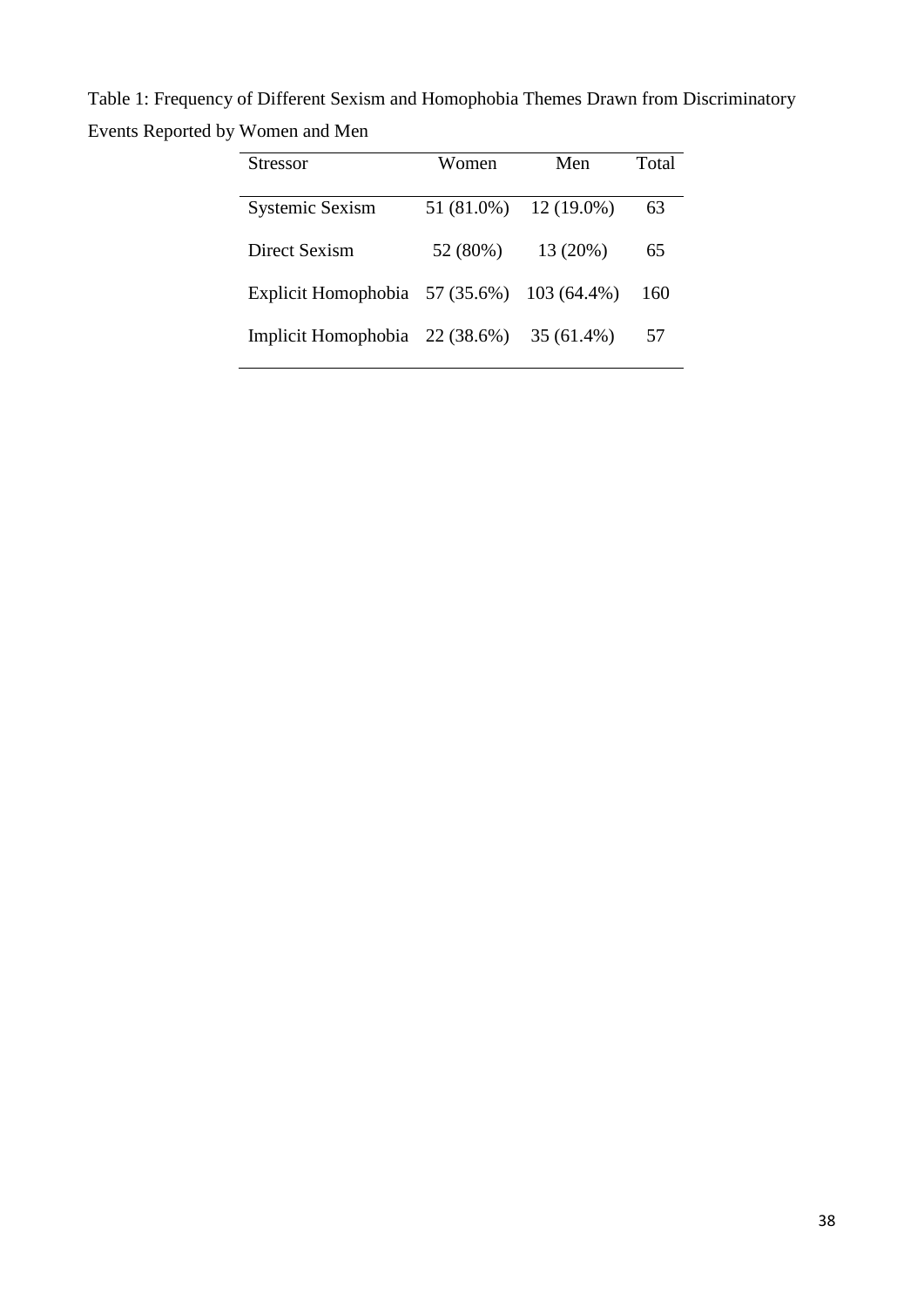Table 2: The Top Three Impacts of Sexism for Each Sexism Type for Women and Men (number of mentions and percent of total mentions)

| Women's Top 3 Impacts     | Women        | Men          | Men's Top 3 Impacts       |  |  |  |  |
|---------------------------|--------------|--------------|---------------------------|--|--|--|--|
| <b>Systemic Sexism</b>    |              |              |                           |  |  |  |  |
| <b>Negative Emotional</b> | 33 (39.3%)   | $6(35.3\%)$  | No Impact                 |  |  |  |  |
| Impact                    |              |              |                           |  |  |  |  |
| Negative Engagement with  | $16(19.0\%)$ | 4(23.5%)     | Negative Engagement with  |  |  |  |  |
| sport                     |              |              | sport                     |  |  |  |  |
| Victimised                | $15(17.9\%)$ | 3(17.6%)     | Victimised / Negative     |  |  |  |  |
|                           |              |              | <b>Emotional Impact</b>   |  |  |  |  |
| Direct Sexism             |              |              |                           |  |  |  |  |
| <b>Negative Emotional</b> | 43 (64.2%)   | $10(37.0\%)$ | <b>Negative Emotional</b> |  |  |  |  |
| Impact                    |              |              | Impact                    |  |  |  |  |
| Positive Impact           | $12(17.9\%)$ | $7(25.9\%)$  | Relationships             |  |  |  |  |
| Negative Engagement with  | $5(7.5\%)$   | 5(18.5%)     | Negative Engagement with  |  |  |  |  |
| sport                     |              |              | sport                     |  |  |  |  |